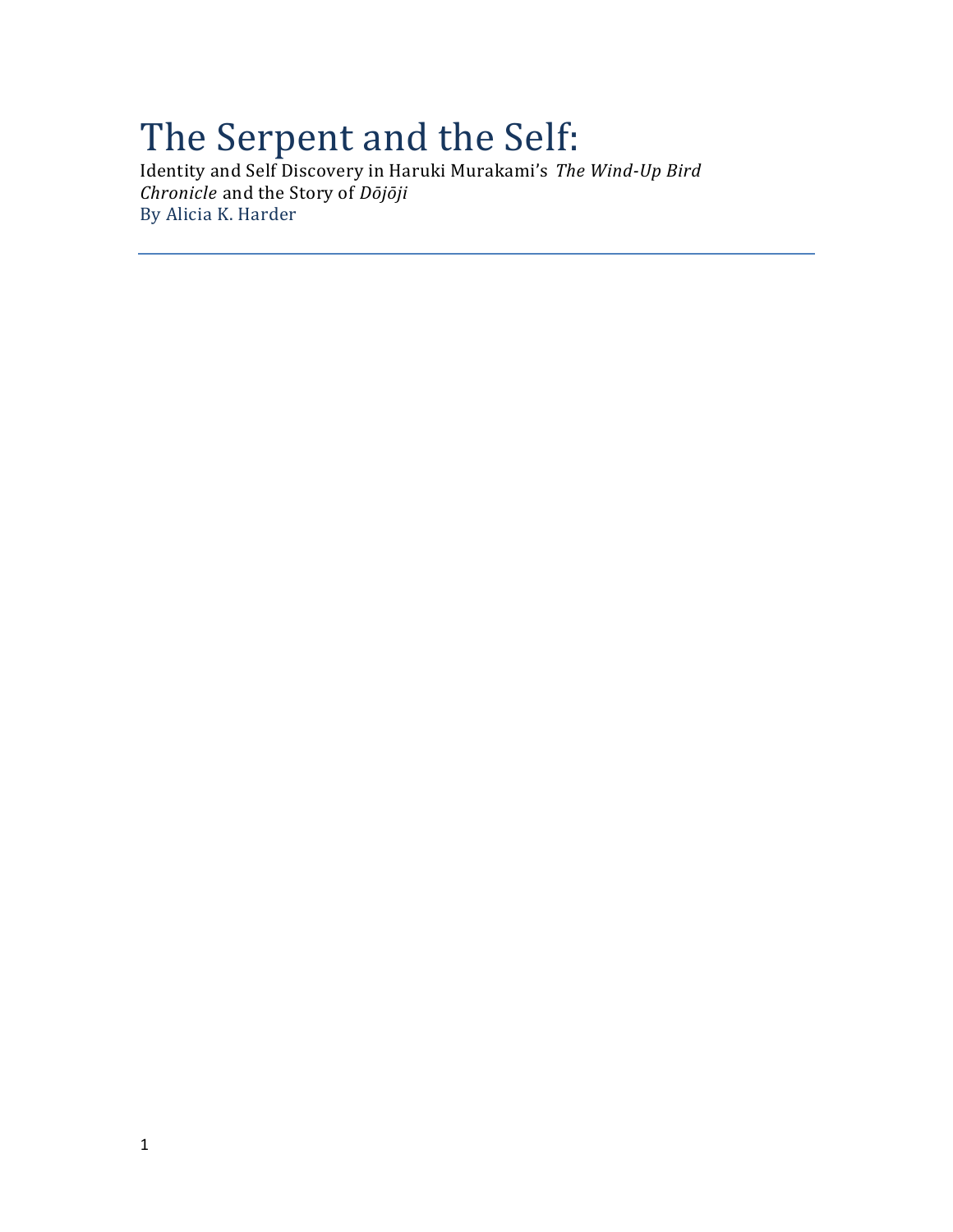#### **Abstract**

*Dōjōji* and the *Kegon engi Emaki* are two stores that are often studied with a psychoanalytical approach. The transformation and resolution of these tales are often interpreted as men reconciling this inherent fear that they have of women and the power they possess. This is misogyny is also seen as a reflection on the role of women within a greater Buddhist context, which offered little opportunities for female enlightenment. This paper sets out to look that these narratives in a different light by exploring the relationship between the portrayals of female transformation in these stories and its applications to Haruki Murakami's novel *The Wind-Up Bird Chronicle*.

At first glance the two narratives might share little in common, there are similarities. Throughout Murakami's novels he has a clearly defined concept of the self as divided into two parts. There is the self that we know to be ourselves and then there is the other self, the self that observes. Although this unknown self may seem unimportant, given our own unawareness, disrupting these two selves is something that has drastic consequences. As we see in Murakami's novels, his characters must go on a journey in order to resolve this defiled self. This portrayal of the self is similarly reflected in these stories of female transformation, where this disruption can be seen as the transformation itself. Not only do both narratives follow a similar arc of disruption, journey, and resolution but there are also shared themes of sexuality as well as a similar relationship between the physical versus metaphysical world.

Although taking a psychoanalytical approach is certainly an interesting way of looking at the story of female transformation in the *Kegon engi Emaki* and *Dōjōji*, it is also possible to see Murakami's sense of self at play throughout these narratives of female transformation. In both cases this unconscious self is brought into the open and there is a resulting transformation in an attempt to achieve resolution.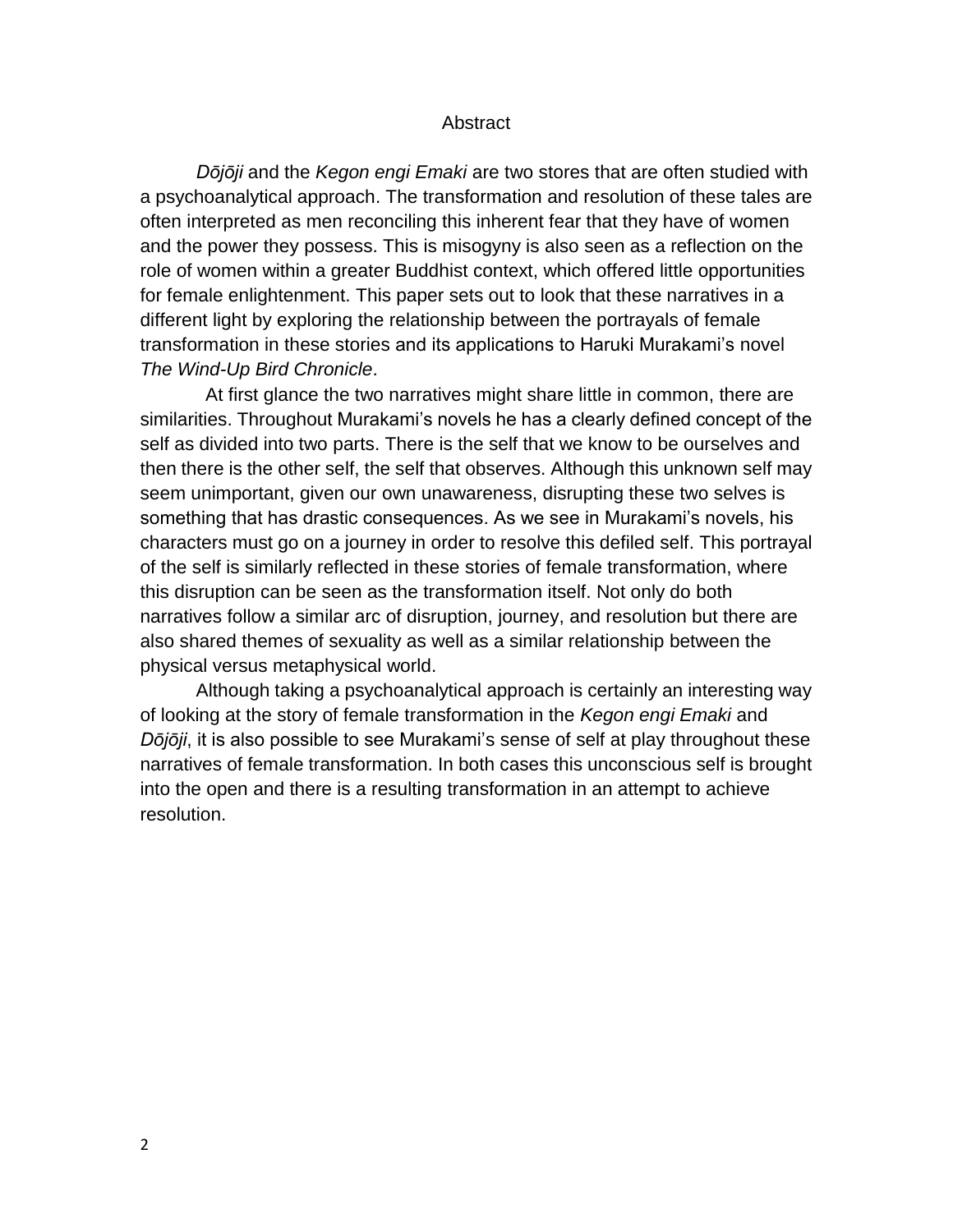# **Table of Contents**

<span id="page-2-0"></span>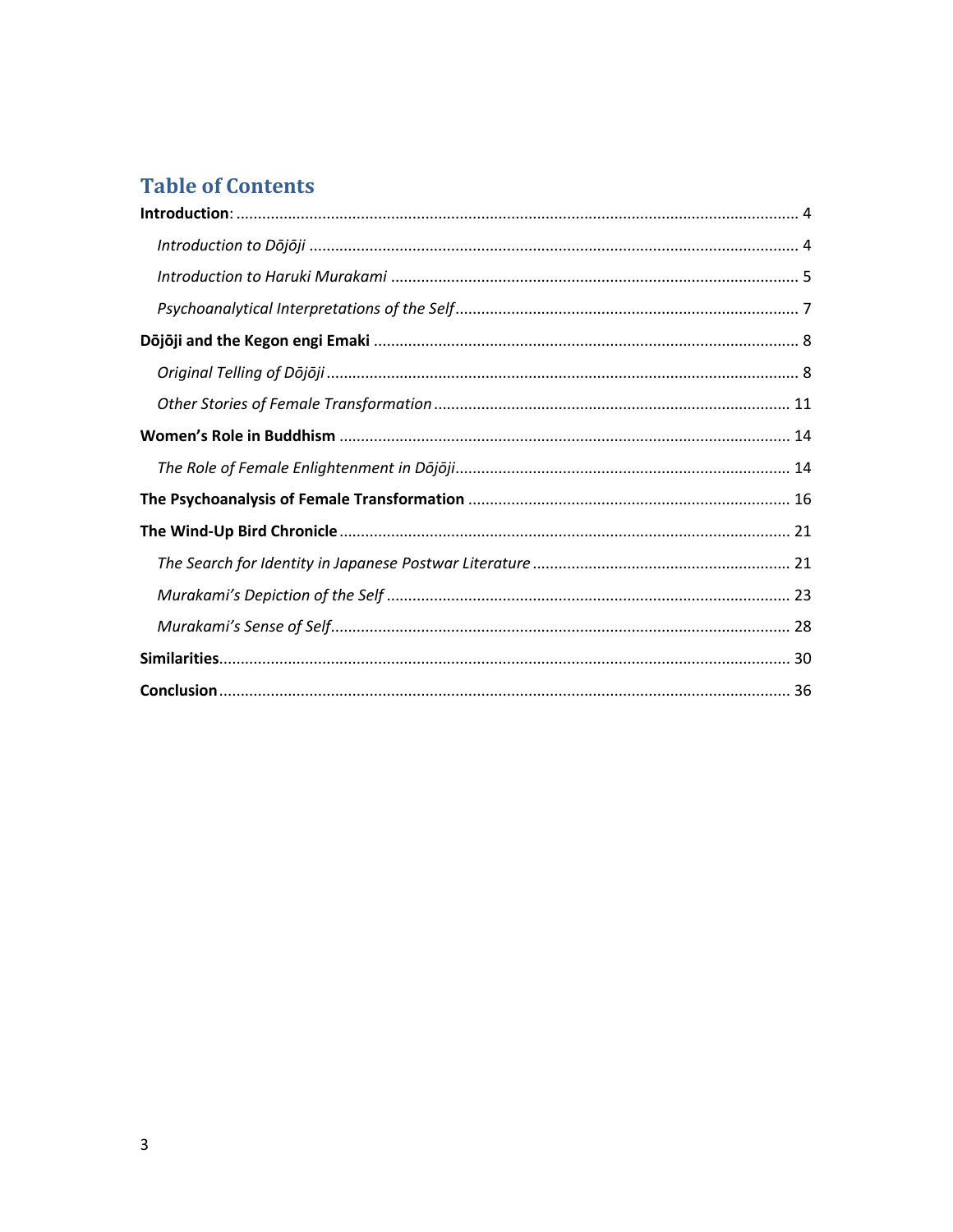# **Introduction:**

Like many authors during the postwar period of Japan, Haruki Murakami struggled to find a new Japanese identity in the newly formed landscape of post-World War Two Japan. They did this by attempting to figure out what it meant to be Japanese, having gone from the extreme nationalist and imperialist identity during the war, to the defeated survivors of a war ravaged country. One key aspect of this search for a meaningful identity was defining what being Japanese meant for those who might not have lived through the war but are still very much affected by it. Whereas others authors such as Kenzaburo Oe deal with this definition in terms of an exclusively Japanese Identity, Murakami is reaching for something deeper. There has been a lot written about how the role of identity in Murakami's work and its role in establishing a Post-World War Two Japanese identity but there is the opportunity for more broad applications within Japan's own literary discourse. An example of in earlier Japanese literature is the story and Noh play, *Dōjōji*.

#### <span id="page-3-0"></span>*Introduction to Dōjōji*

As we see *Dōjōji*, the image of a distraught woman transforming into a snake out of anger and passion for the young monk that spurns her, as well as the resulting pursuit and his eventual brutal murder is a striking image. This narrative of female transformation is one that that speaks volumes about conceptions of female power in a Buddhist context. Its blatant negative portrayal of its protagonist is something that even others in history have attempted to address, as seen with

4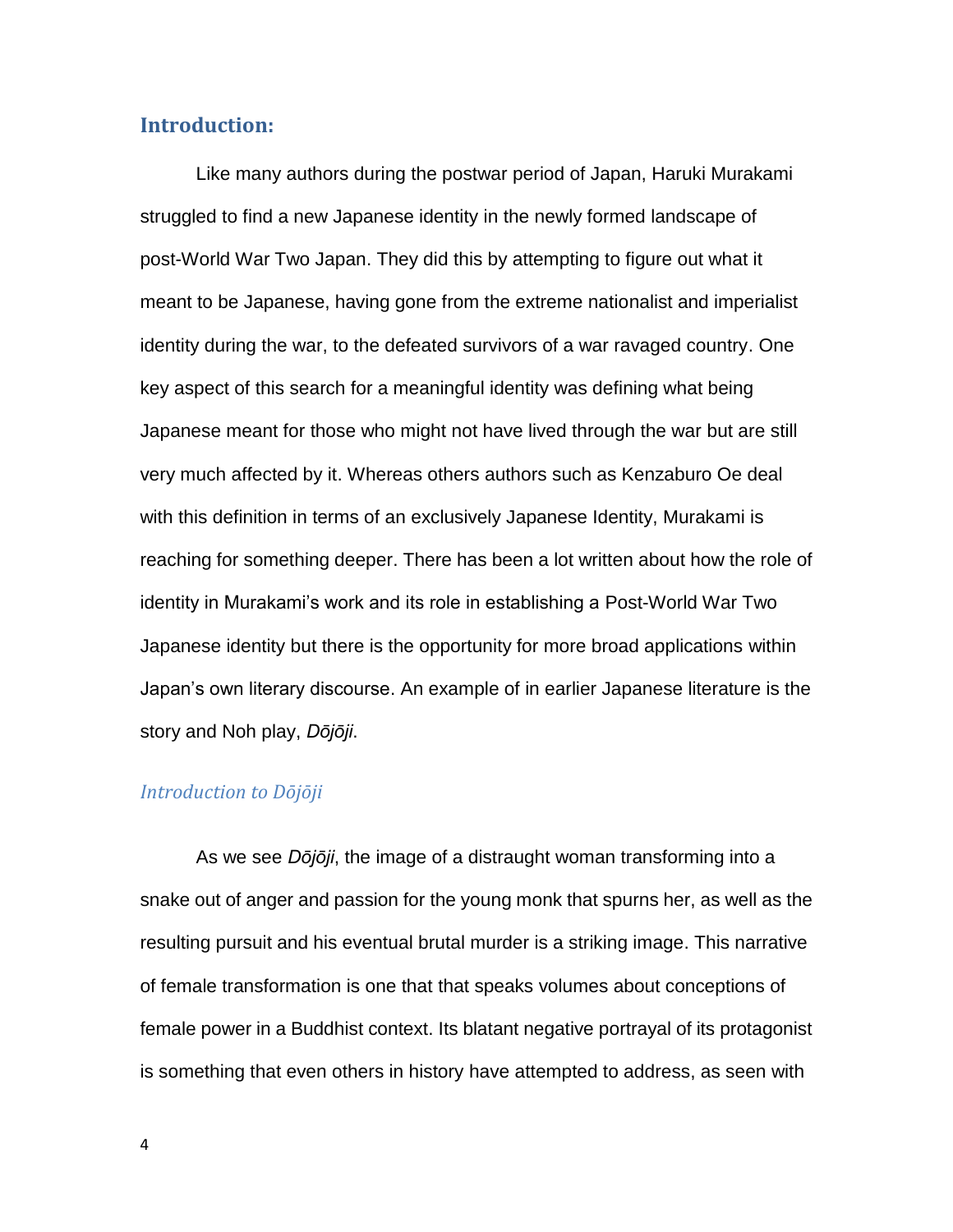the *Kegon engi emaki*, which despite shared thematic elements, has a drastically different ending. Whereas *Dōjōji's* protagonist using the power gained by transformation for evil, the *Kegon engi emaki* demonstrates how this power of transformation can also be used for good.

Writers such as Susan Klein have looked at the story of *Dōjōji* and how it relates to perceptions of women in Buddhism, and how this applies to women as a whole in a psychoanalytical context. Though a psychoanalytical lens, the transformation into a snake is a phallic symbol and the protagonist's transformation is that of a woman turning into a living phallus. Despite the tremendous power gained through transformation the tale's ultimate message in both the story and its greater psychoanalytic narrative is that women are in need of containment and control, because otherwise these powerful women are dangerous. As Susan Klein argues, this narrative of a distraught woman's powerful transformation that is ultimately overcome by the power of Buddhism is a reflection the overarching misogyny present in women's roles within a Buddhist context<sup>1</sup>. Since articles and books like Klein's Desire and Enlightenment in Dōjōji, this psychoanalytical approach to *Dōjōji* has become the norm when discussing *Dōjōji*. Despite this *Dōjōji* can be interpreted in a variety of ways.

#### <span id="page-4-0"></span>*Introduction to Haruki Murakami*

Modern Japanese author Haruki Murakami, author of *The Wind-Up Bird Chronicle* or *Negimakidori Kuronikuru* as well as a wide variety of other novels

 1 Susan Klein, *Desire and Enlightenment in the Noh Play Dōjōji*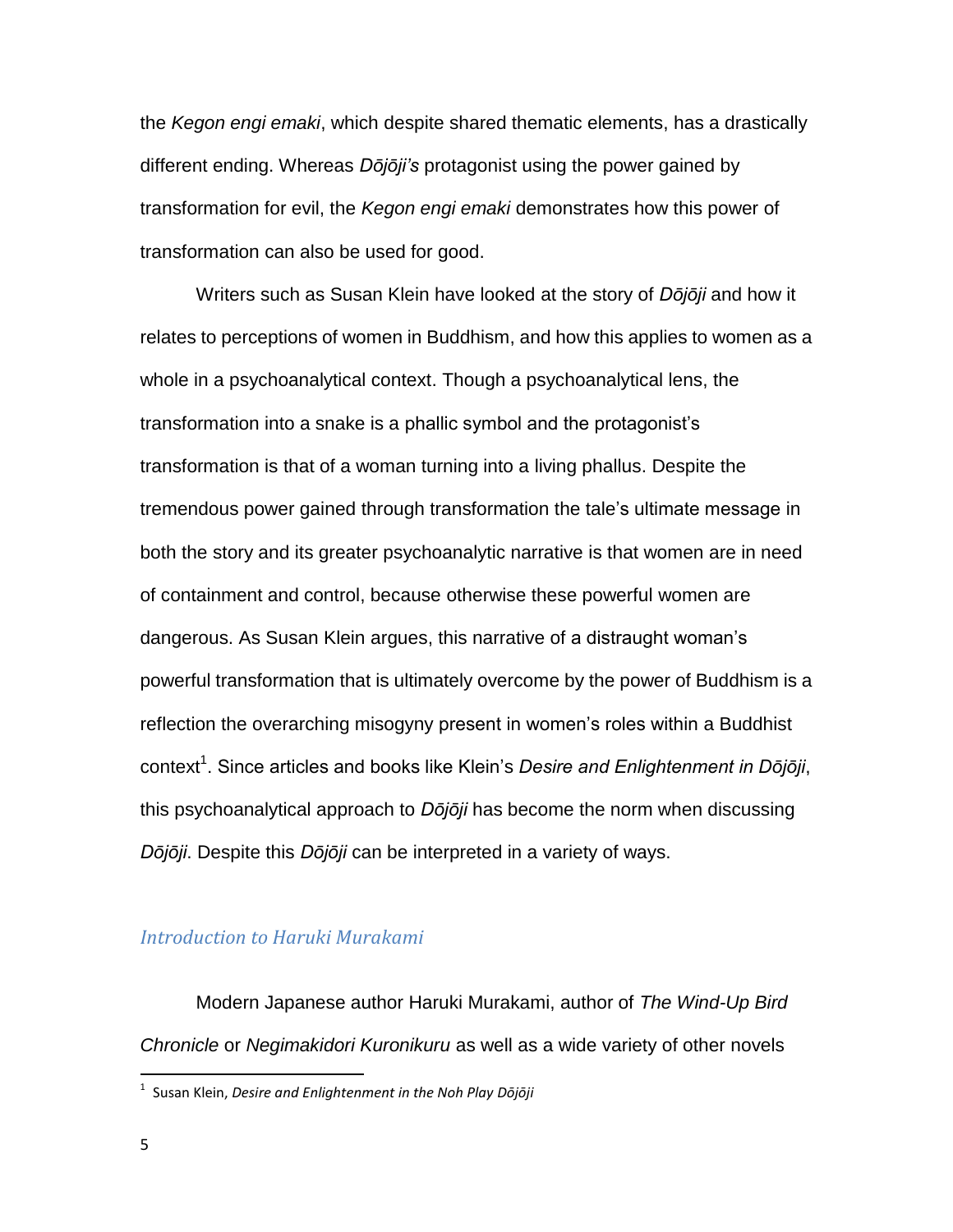and short stories has a very well-developed and unique concept of the self that is reflected throughout his works. His conception of the self as spilt between conscious and unconscious parts and is something that is echoed again and again throughout his books. Murakami explores this through these narratives of characters coming to terms with this previously unknown self through metaphysical journeys. According to Murakami, the self consists of two parts, the conscious physical self, and the unconscious metaphysical self. The conscious self being the self that we know and live with every day, the part that we identify as "us" and the unconscious self being the part of ourselves that we don't know about or see but what is doing the observing. Although this other self may seem unimportant, it is a key aspect to our being. As we see in Murakami's books, this disruption of the metaphysical self has consequences and is a driving force throughout his novels. This idea of the dual self is featured throughout his novels and is illustrated through the experiences of his characters. His books often deal with characters who have somehow found their unconscious self violated, often through sexual means and they spend the novel searching for resolution. Despite these shared themes, this disruption and resulting search is portrayed in a variety of ways. In *Hard-Boiled Wonderland at the End of the World*, this is done through two spilt narratives of two different men, who turn out to be two separate parts of the same person. In *The Wind-Up Bird Chronicle* the protagonist Toru Okada's search for his missing cat and wife find him musing at a bottom of a well in hopes of better reaching himself and by extension his wife who is trapped in this other dream world. As we see in *Hard Boiled Wonderland and the End of the World* and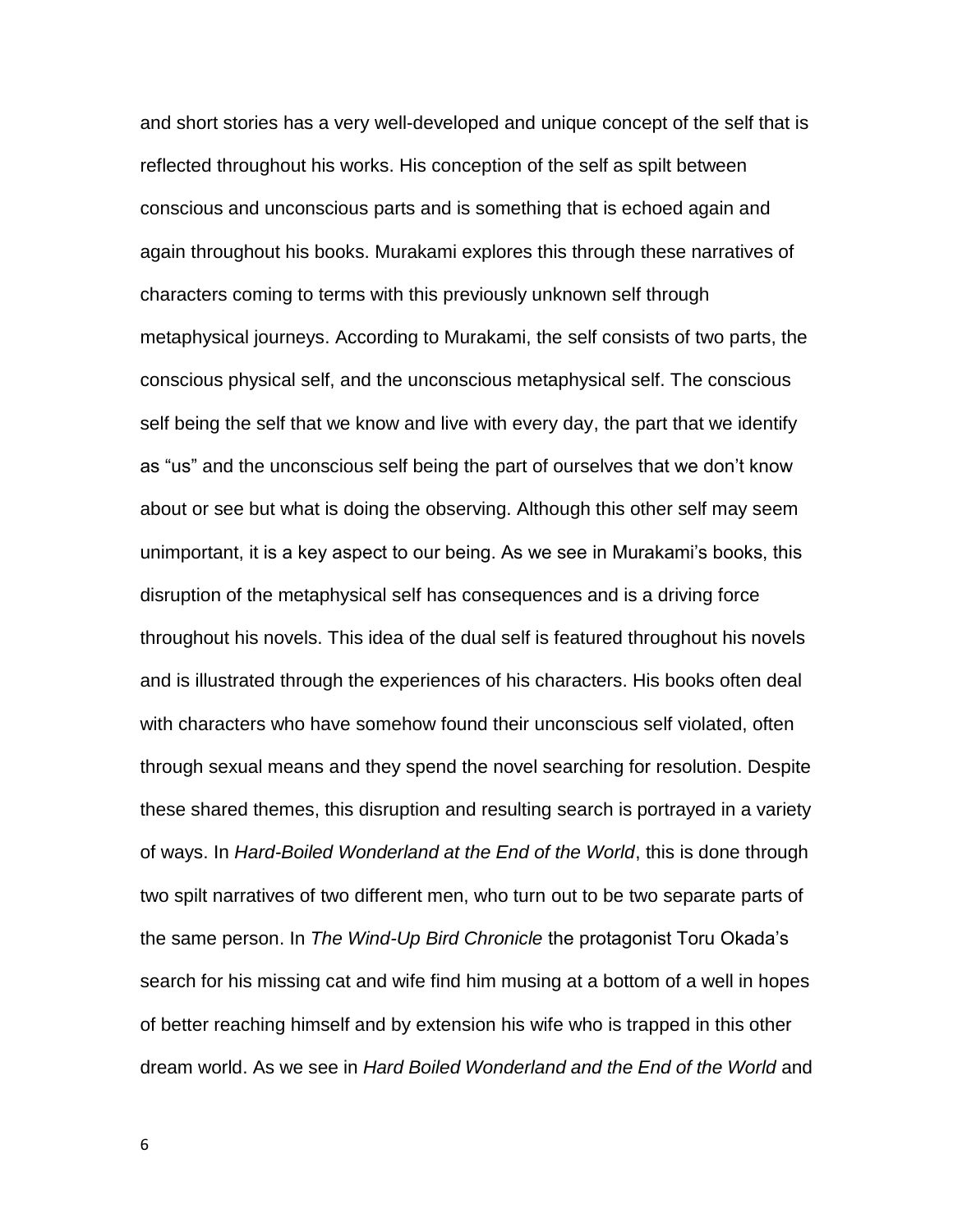in *The Wind-Up Bird Chronicle*, the disruption of this self is often traumatic. Despite the associated trauma, resolving this other self is the key to becoming a complete person. At the end of Murakami's novels his characters don't go back to their old lives as if this disruption never happened, but rather, they emerge from these journeys with a greater understanding of themselves.

#### <span id="page-6-0"></span>*Psychoanalytical Interpretations of the Self*

When looking at interpretations of the portrayal of the self in *Dōjōji*, most authors discuss it as it relates to a psychoanalytical perspective. The serpent makes a very clear phallic symbol and the story can be seen as clear reflection of the fear men have over women, and the desire to reconcile the powerful women in their lives despite their lack of phallus. The traditional Lacanian approach views men as growing up fearful of their powerful mothers, and this fear is something reflected throughout society as a whole. As a result, we see this fear reflected throughout various works, including the early Buddhist *setsuwa.* It is easy to see how this fear of women is reflected in the narrative of *Dōjōji*. Despite the powerful transformation of the story's protagonist, we still see this threat resolved in the traditional Buddhist context. By having the power resolved by Buddhism, we see how this threat is also quelled. Although this is a valid and certainly interesting way of looking at the female transformation in *Dōjōji*, there are other ways of interpreting the self. When looking at the self as seen through the transformation in *Dōjōji* there is a similar narrative of internal disruption and resolution as seen in Murakami's works.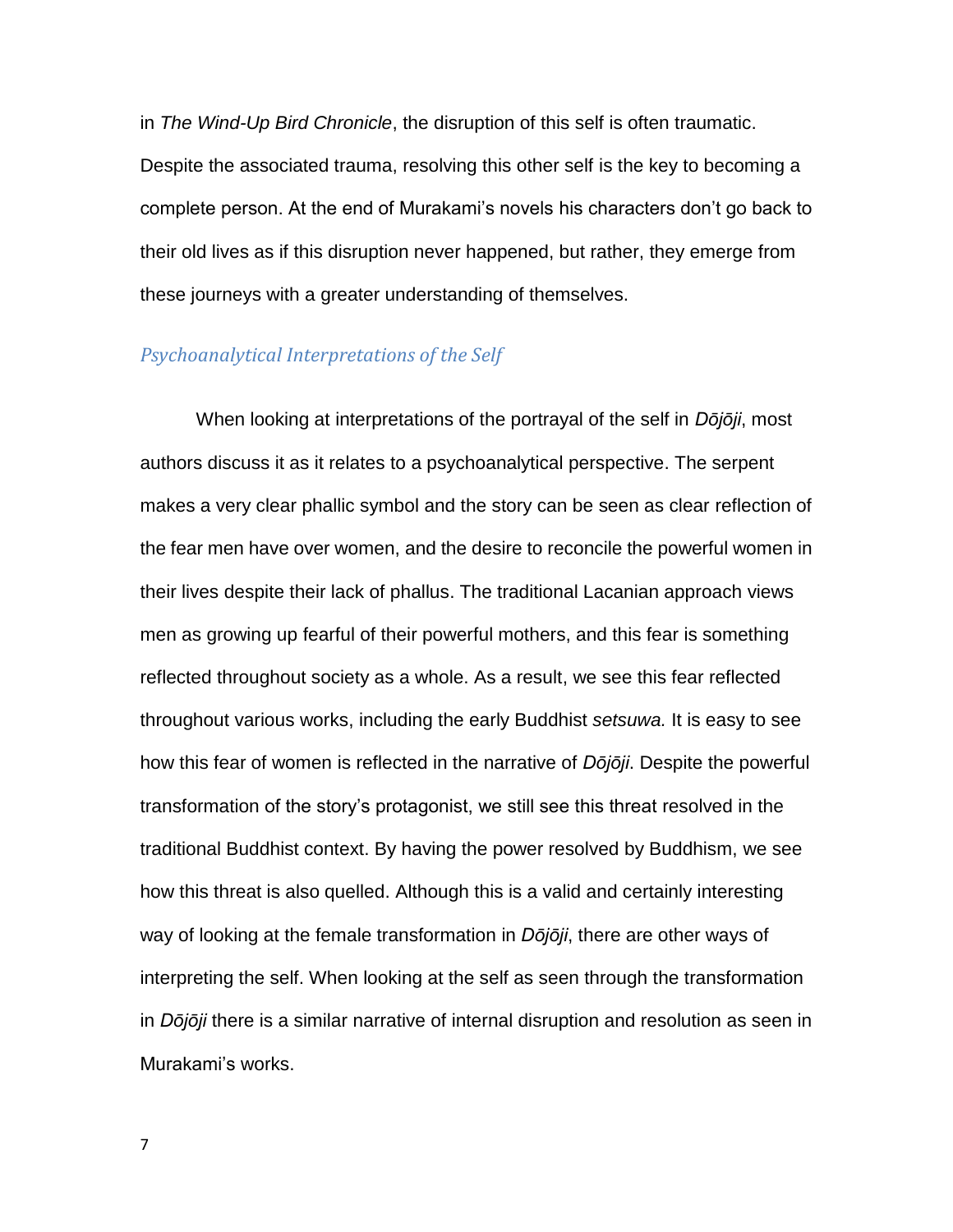# <span id="page-7-0"></span>**Dōjōji and the Kegon engi Emaki**

Although *Dōjōji* has several different retellings, at its core is the tale of a woman who when spurned by a monk, transforms into a snake and kills him. The story first appears as a Buddhist morality tale, or *setsuwa<sup>2</sup>* . These morality tales worked as a sort of Buddhist Aesop's fables, and illustrated the best way to live a Buddhist life; these stories were made to fulfill a variety of purposes and were written for a variety of audiences. The *Konjaku monogatari* version, where the story originally appears, of the story ends with the moral, "you see, therefore, the strength of the evil in the female heart. It is for that reason that the Buddha strictly forbids approaching women. Know this and avoid them."<sup>3</sup> Given this moral, it is reasonable to assume it was written by monks and circulated amongst other monks, as a way of warning men, especially younger monks to stay away from women, because of the danger that they present to a good, Buddhist life.

# <span id="page-7-1"></span>*Original Telling of Dōjōji*

*Dōjōji* can be originally found in two *setsuwa* collections, the *Konjaku Monogatari Shu* or "Tales of Times Now Past," attributed to Minamoto Takakuni and published as "How a Monk of the Dōjōji in the Province of Kii Copied the Lotus Sutra and Brought Salvation to Snakes," dated around 1120 and in *Dai Nihonkoku hokekyokenki* (also known as the *Hokkegenki*), believed to be written by a priest Chingen, dated around 1040-43. The original *setsuwa* tells the story of

<sup>2</sup> Monika Dix, *Saint or Serpent Engendering the Female Body in Medieval Japanese Narratives*, 44

<sup>3</sup> Marian Ury, *Tales of Times Now Past*, 96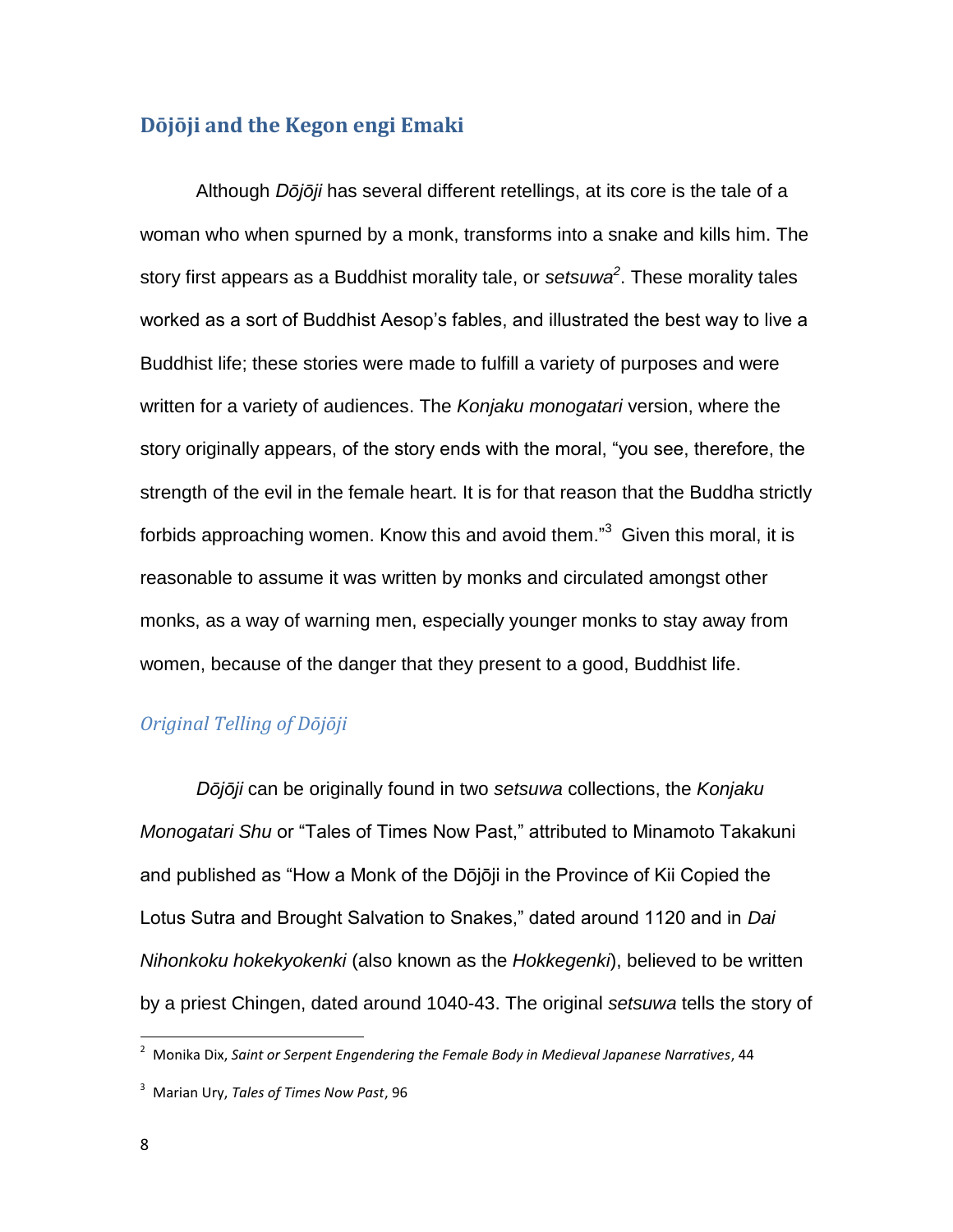two monks, one young and good looking and the other elderly. On their journey they stay at the home of a young widow, who lusts after the young monk and his good looks. She tries to seduce him by sneaking into his room in the middle of the night and teasing and fondling him. The monk, unsure of how to handle the situation says that he cannot sleep with her now because he needs to remain pure for the pilgrimage, but he will come back for her when he returns. Of course this is a lie and on his return he takes a different route in hopes of avoiding the woman. The woman, heartbroken dies in her bedchamber, but as her maidservants are mourning, a 40-foot long snake emerges from her chamber and goes out in pursuit of the young man. When he realizes that he is being pursued races to the Dōjōji temple and is hidden under the bell. When the snake reaches the temple, realizing where the monk is hidden, she wraps herself around the bell and beats her tail against it. She then leaves, and the bell bursts into flames. When the other monks raise the bell, only the charred remains of the young monk are left. After some time, the young monk, now a serpent appears in the dream of a head priest. He explains that he was reborn into this body and is now the husband of the evil serpent woman and begs the priest to copy the Lotus Sutra on his behalf in order to release the pair from their suffering. After this is done, the monk and the woman appear to the priest and thank him, explaining that they have been reborn into separate heavens. $4$ 

Since its original publication there have been several retellings. In the *Dōjōji engi emaki,* which is what influenced the later Noh play, the widow is

 4 Susan Klein, *Desire and Enlightenment in Dōjōji*, 297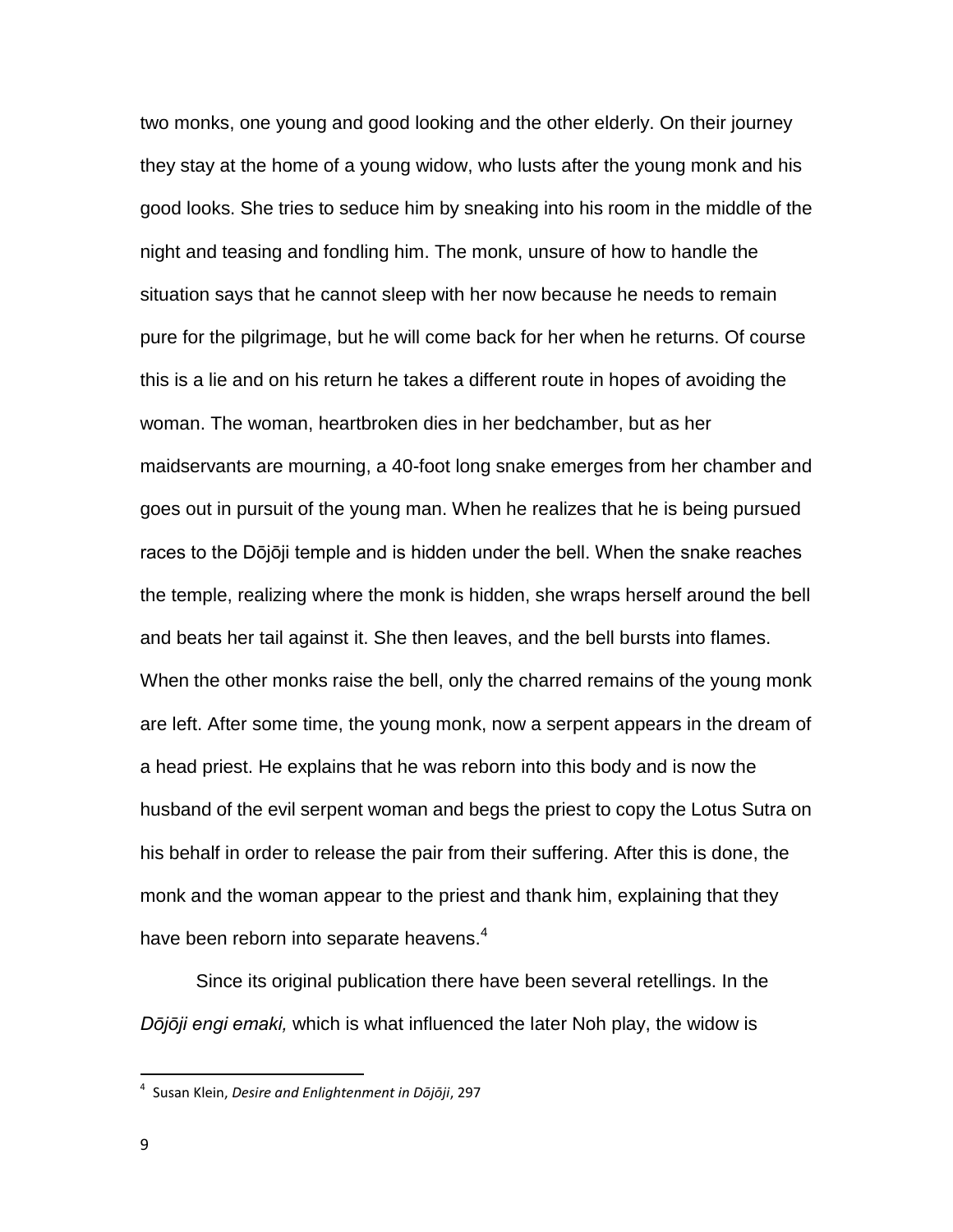rewritten as a young innkeeper's daughter and the transformation now takes place in the river that she needed to cross to reach the temple. The Noh version takes place after the events in *setsuwa* at the temple when they are reinstating the bell with a reading of the Lotus Sutra. Only the head priest remembers the original events, and for reasons unknown forbids women from being on the premises during the ceremony. Then a *shirabyoshi* dancer<sup>5</sup> comes offering to perform a purification dance for the bell. Claiming that because she isn't an ordinary woman she should be able to enter; she manages to enchant a temple worker, who then lets her enter. She proceeds to perform a dance that puts the monks to sleep and moves to attack the bell by jumping inside of it, causing the bell to crash into the ground. This wakes up the monks. The head priest upon realizing what happened gathers everyone and retells the original story, with some slight variations. The priests then unite in raising the bell by chanting prayers. After they do this successfully, they proceed to exorcise the now emerged serpent, which finally ends with her diving back into the depths of the river.

As mentioned, there are many variations, and with these variations come different endings, such as the Noh play, where the woman is killed at the end of the play and doesn't obtain enlightenment. This is contrasted to the original Buddhist tale, she winds up achieving salvation. As Susan Klein discusses in her article these differences are rooted in the perception of women. As she mentions, the view of women in the *setsuwa* is "profoundly negative. Women are

 $\overline{a}$ 

<sup>5</sup> *Shirabyoshi* dancers were entertainers and occasional religious specialists who were also known for cross-dressing.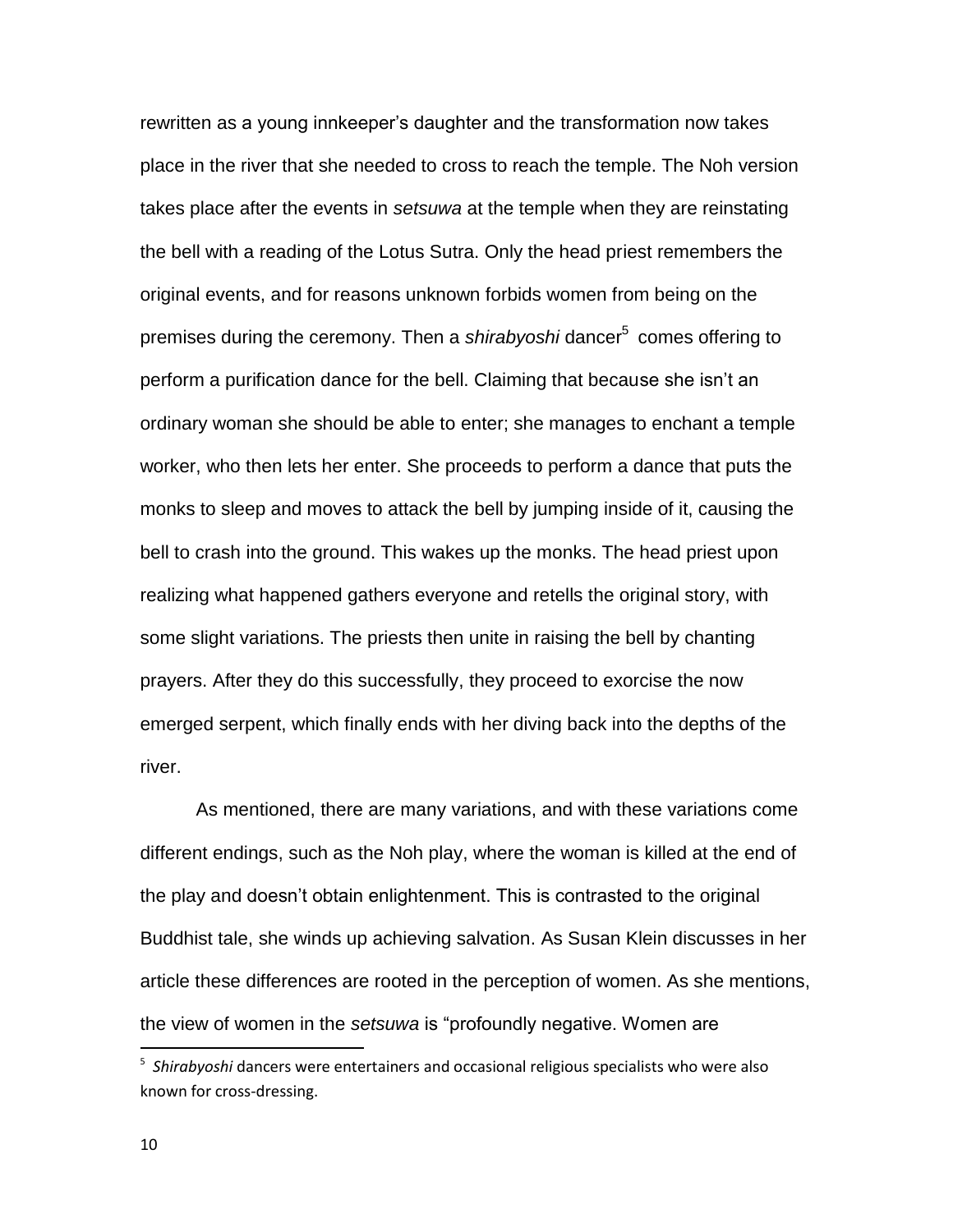psychologically and biologically determined to a weakness of will that keeps them from being able to control their passions; women by their ever existence are an inevitable obstacle to men's spiritual progress."<sup>6</sup> Compared to the generally progressive views of women's enlightenment in the Kamakura and Muromachi period when this *setsuwa* was written, its misogynistic tone is somewhat surprising. As Klein points out, one explanation of this, especially when looking at the *Konjaku Monogatari,* is that this was in fact meant to serve as a cautionary tale for young monks, probably as a result of issues with the monks interacting with women.

#### <span id="page-10-0"></span>*Other Stories of Female Transformation*

*Dōjōji* is not the only story involving female transformation, in Monika Dix's article *Saint or Serpent? Engendering the Female Body in Medieval Japanese Buddhist Narratives*, Dix compares the narrative in *Dōjōji* to that of another story, the *Kegon engi Emaki*. In the *Kegon engi Emaki* a woman named Zenmyo turns into dragon in order to help a monk with this journey back to Silla. The story shares a distinctly similar narrative structure to that of *Dōjōji*. Zenmyo falls in love with the monk Gisho when he stops at her house to beg for alms. She originally tries to seduce him and like *Dōjōji* he rejects her. Unlike *Dōjōji* where she then turns into a serpent out of jealousy and rage the monk's rejection of Zenmyo prompts a religious awakening. She then vows to follow her teacher and provide for his needs. Later, when Gisho returns, he avoids passing her house perhaps

 6 Susan Klein, *Desire and Enlightenment in Dōjōji*, 299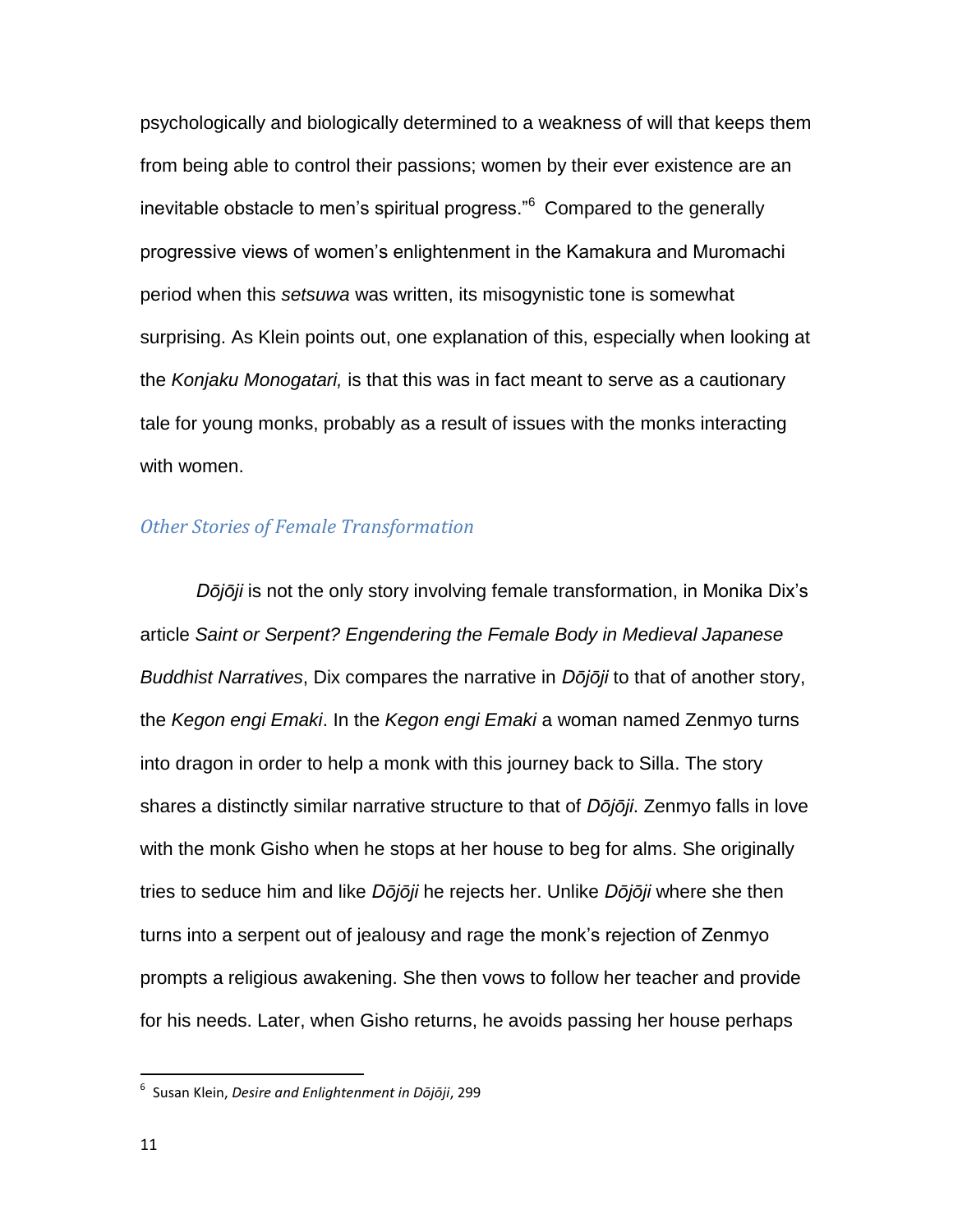out of doubt of her sincerity. When Zenmyo realize this she runs to the harbor in

hopes of catching him. Realizing that she was too late, she calls on the Buddhas

and Bodhisattvas, she vows to protect his ship with her body and transforms into

a dragon that sees the ship safety back to Silla.<sup>7</sup> Despite the similar narrative

structure and themes of female desire, the results are distinctly different, the

*Kegon engi* providing a means of feminine desire being used for good. There is a

clear indication that the author of the *Kegon engi Emaki* was well aware of the

original *Dōjōji setsuwa* when writing the story as seen by the ending.

We have heard of another instance where [a woman] caught in the raging flames of angry jealous, along with the road of attachment between men and women, became a snake and chased after a man. The [two] cases are not the same. That [Dōjōji woman] was caught in the power of passionate desire and actually became a snake Her sin of attachment was deep. In this case, [Zenmyo] received the blessing of the Buddhas and Bodhisattvas because of her earnest vow, and instead became a dragon. This was because of her belief in the Buddhist teachings and respect for the virtue of a profound teacher $8$ 

Both Klein and Dix point out that given the closeness of these two narratives and

the obvious reference to the original *Dōjōji* tale at the end of the story, there is a

clear attempt on behalf of the author to create a more positive image of women<sup>9</sup>.

As Monika Dix writes,

Considering this direct reference to the *Dōjōji engi emaki,* it seems clear that the complier of the *Kegon engi emaki* was trying on purpose to counter the negative image of women and the female body in the *Dōjōji* story by showing how women can play an important positive role supporting not only the male Buddhist clergy, but also becoming guardians of the Buddhist Law, and even saints. The moral of the story in the *Kegon engi* 

<sup>7</sup> Susan Klein, *Desire and Enlightenment in Dōjōji*, 299

<sup>8</sup> Tanka, *Kegon engi,* p 52

<sup>9</sup> Susan Klein, *Desire and Enlightenment in Dōjōji*, 302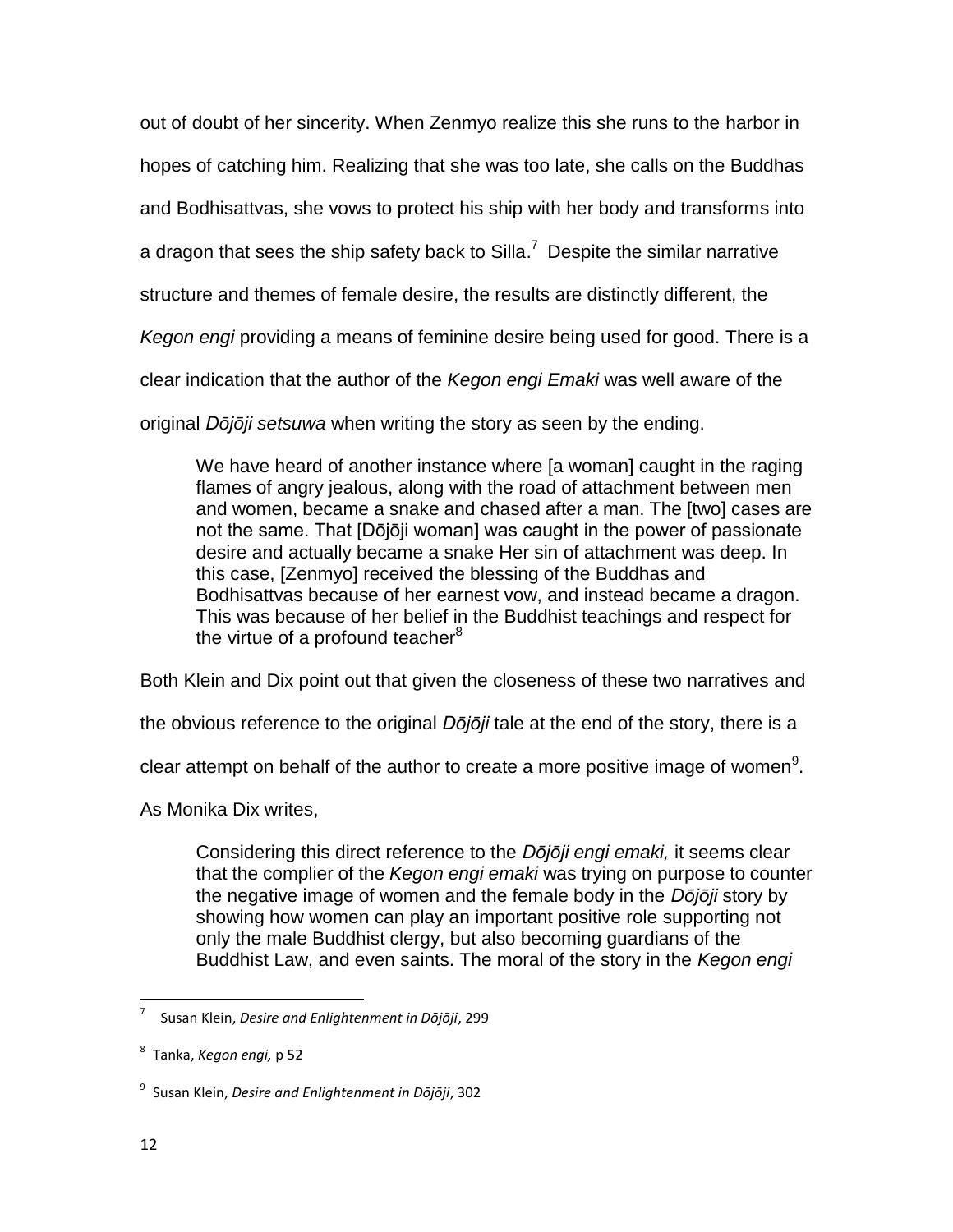emaki demonstrates that the power of feminine desire, even in the demonic form of the dragon, can be transformed by the Buddhist teachings into a power for good $10<sup>10</sup>$ 

Despite the apparent positive ending of the *Kegon engi Emaki*, Dix argues that both the serpent-woman in *Dōjōji* as well as Zenmyo's transformation into a dragon, are portrayed in a negative light, both characters possessing a lack of control over their passions, unlike their male counterparts.<sup>11</sup> The idea of women lacking control is not exclusive to *Dōjōji* or *setsuwa* as a whole, and the idea of women as capable of transformation is a common theme in Japanese Buddhist texts.

When discussing female transformation *Dōjōji* and the *Kegon engi Emaki*  are often looked at as a pair because they share such thematic similarities despite their different endings. This is partly because there are clear indications that the *Kegon engi* was intended to serve as a response to the original *Dōjōji* story, as illustrated by the ending as well as thematic similarities. In *Dōjōji* we see this woman transforming out of sexual frustration and anger at rejection and using that power to enact revenge, and in the *Kegon engi* we see a woman demonstrating the same power but instead of using it to destroy, it is used to assist a monk. Zenmyo does this calls out to the Buddhas and Bodhisattvas asking for assistance to help her take the snake self inside her and use it for good. Because of her pure motives the Buddhas and Bodhisattvas answer her by allowing her to turn into a dragon. This subversion of the serpent self allows her to use the

<sup>&</sup>lt;sup>10</sup> Monika Dix, Saint or Serpent, Engendering the Female Body in Medieval Japanese Narratives, 51

<sup>11</sup> Monika Dix, *Saint or Serpent Engendering the Female Body in Medieval Japanese Narratives,* 48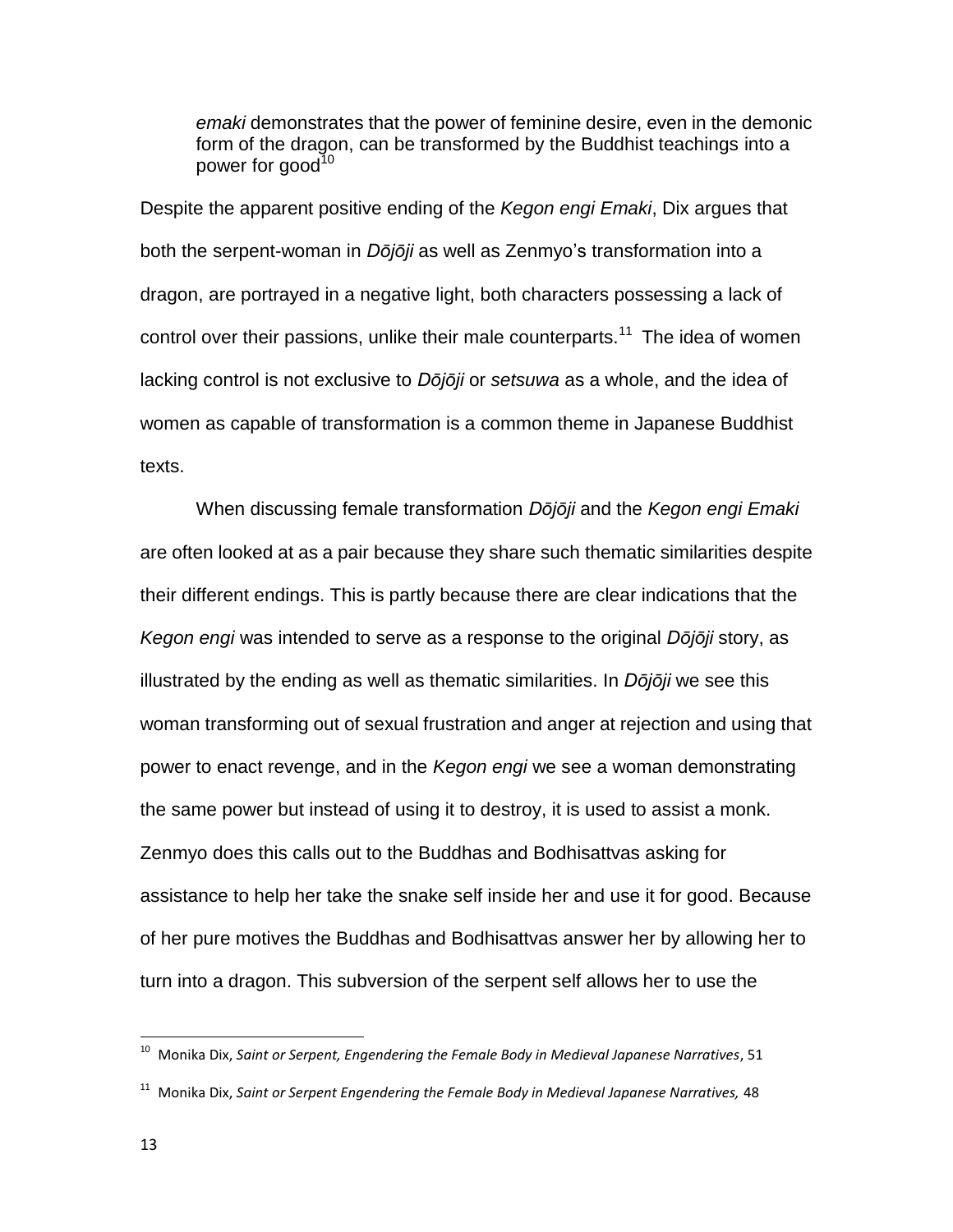defilement believed to be inherent in women and signified by the snake for good, in this case to help a monk.

#### <span id="page-13-0"></span>**Women's Role in Buddhism**

Throughout traditional Buddhist thought, women have held a very complex role. In Buddhism it was believed that only men could achieve enlightenment because women were believed to have various physical limitations inherent to their gender. As a result, women were not only believed to be less capable but were also seen as hindrance to their male counterparts. Narratives like *Dōjōji* and the *Kegon engi emaki* could easily be seen as Buddhism's triumph over lustful women, but the relationships at play are often not that simple. As Monika Dix argues, the woman and the monk are linked. Not only is he reincarnated as a snake as well, but they are both saved by the priest's intervention.<sup>12</sup> Although this may appear to serve as a happy ending, authors such as Susan Klein and Monika Dix argue that by having the story end with enlightenment serves a way to contain these powerful women within a Buddhist context.

#### <span id="page-13-1"></span>*The Role of Female Enlightenment in Dōjōji*

Although the original purpose of *Dōjōji* may have served as a warning to monks, these tales shed an interesting light on the subject of female enlightenment. Women were traditionally believed unable to achieve Buddhist enlightenment because of the five obstructions. The five obstructions being the

<sup>12</sup> Monika Dix, *Saint or Serpent Engendering the Female Body in Medieval Japanese Narratives,* 54-55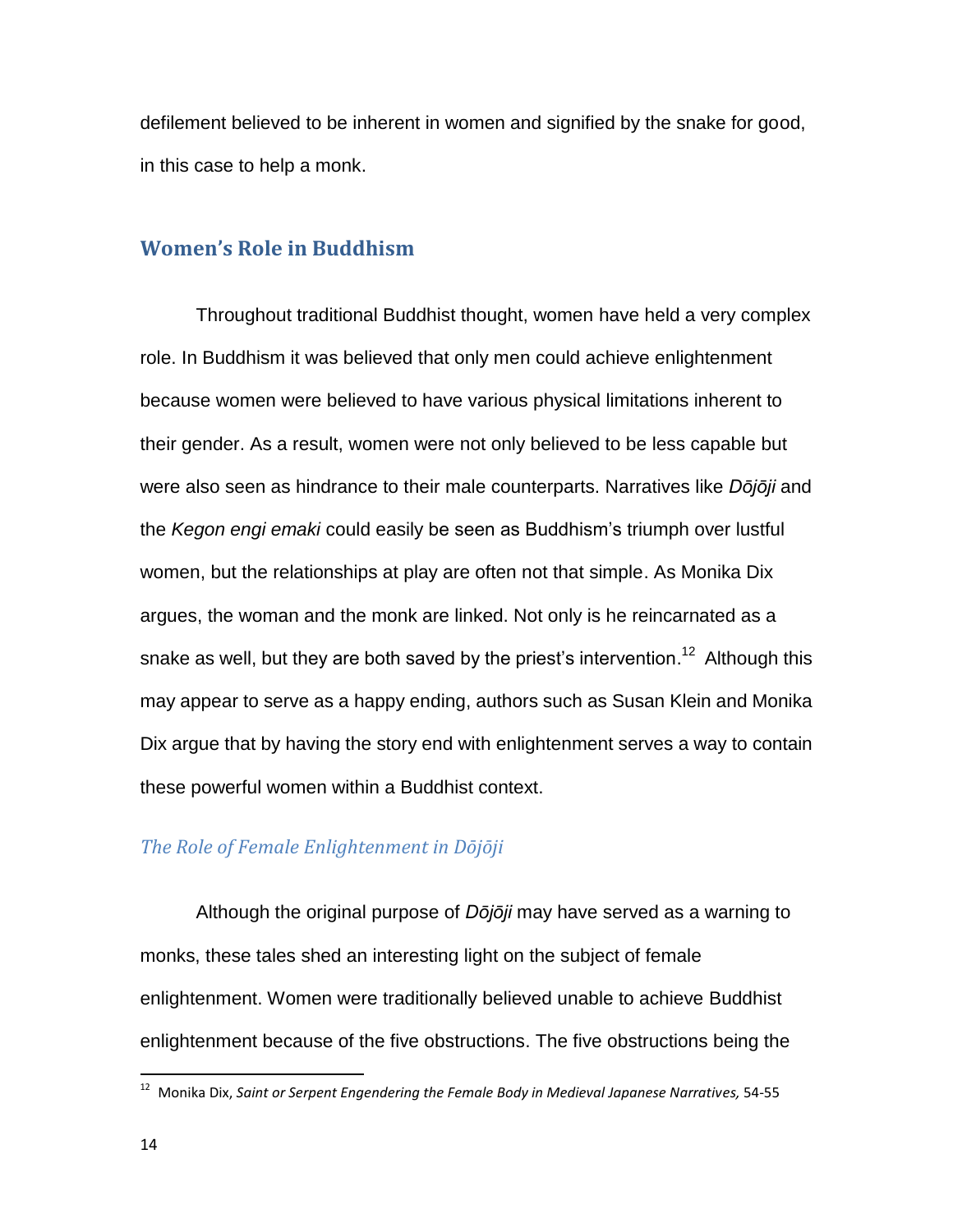five states women were unable to achieve due to their physical limitations. As Monika Dix describes "these obstructions were corporeal, not spiritual; it was physiology that rendered women unfit, unable to conform to the thirty-two primary and eighty secondary marks of the Buddha."<sup>13</sup> Because of this, women did not have a role within Japanese Buddhism, being unable to achieve enlightenment. As a result, there have been many responses to this in an attempt to create a space for women within this patriarchal Buddhist context. One way of working around these physical limitations was the belief that women could transform into a male body, or *henjo nanshi,* before achieving enlightenment. By transforming into a man women are able to achieve enlightenment, being no longer female-bodied. This is a belief that is reflected in several *setsuwa* and featured in part of the Lotus Sutra with the story of the Dragon King's Daughter.

Other ways involved reimagining the portrayal of female characters in these *setsuwa*. As a result, *Dōjōji* and similar tales became a way of providing a different perspective on female enlightenment and their role in Buddhism as a whole. For example, as we see in the original version of *Dōjōji* the woman turned snake does actually achieve enlightenment. Both *Dōjōji* and in the *Kegon engi Emaki* provide what could be seen as female Buddhist heroines. Despite these positive images, Dix and Klein point out this is still within a very patriarchal Buddhist context.

<sup>13</sup> Monika Dix, *Saint or Serpent Engendering the Female Body in Medieval Japanese Narratives* , 49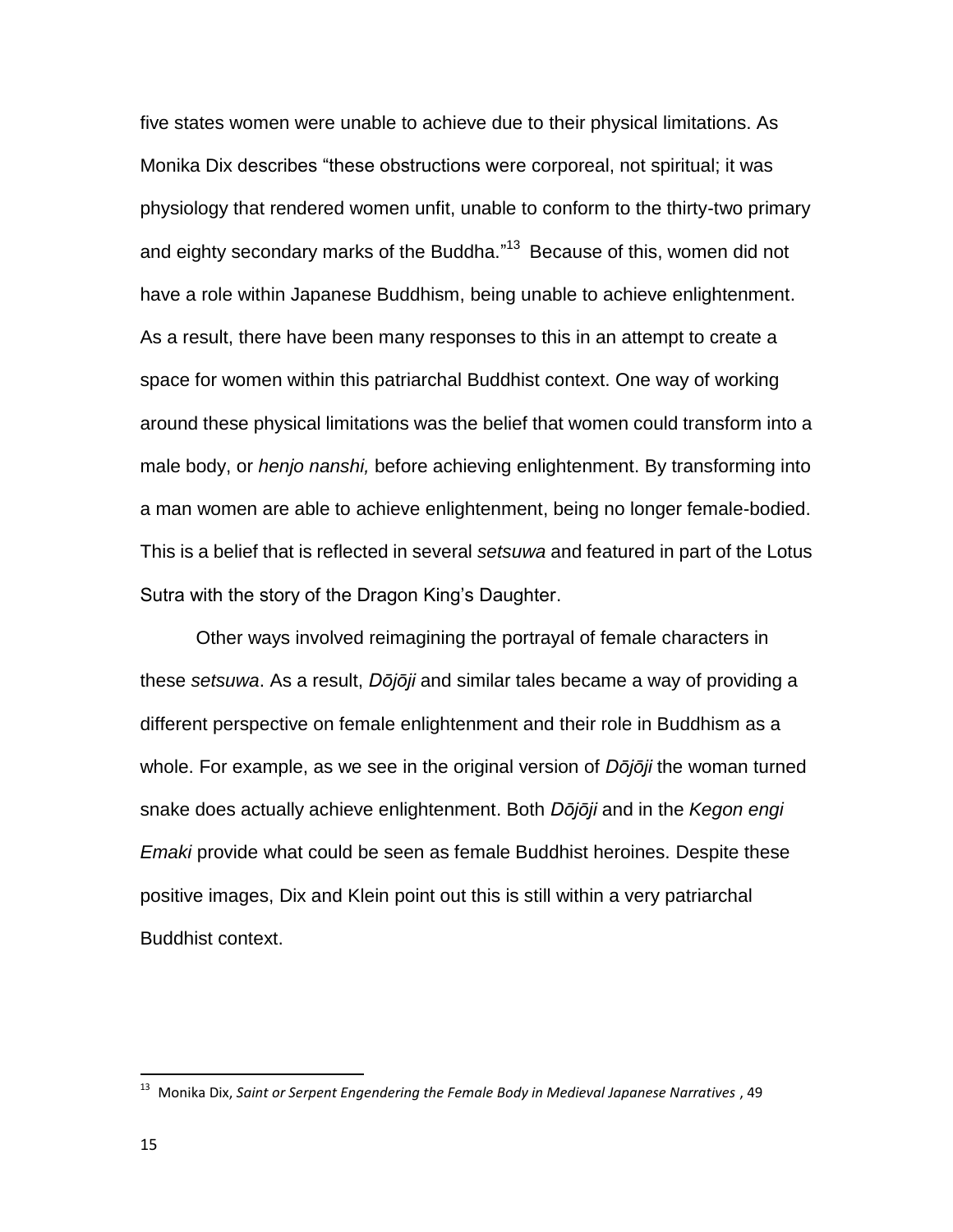# <span id="page-15-0"></span>**The Psychoanalysis of Female Transformation**

Many authors have dealt with the significance of the snake, and its use in such a negative portrayal of women. As mentioned previously, there is a clear tension between these narratives of powerful women and their inherent misogyny. As Rebecca Copeland writes in her chapter *Mythical Bad Girls* in the book *Bad Girls of Japan*, "by tying the snake irrevocably to the female, the Dōjōji tale and later myth constructions denied this image it's earlier ambiguity and strength and created it as an object to be controlled and destroyed."<sup>14</sup> As Copeland Klein and Dix write, there is a clear agreement among psychoanalysts that aligning the female body with the snake is meant to create a phallic figure. Although the phallus is traditionally seen as the source of power, these women still are powerless. As Copeland writes, the women in these narratives are not actually giving her the power of the phallus but "on the contrary woman becomes the object possessed, the object that marks its possessor (invariably male) as powerful."<sup>15</sup> Klein goes on to corroborate this evidence by saying

The woman's body, the embodiment of lust, is transformed into a living phallus… we can see the masculine desire being projected onto the female body, a projection that enabled men to deny those negative aspects of their own sexual nature which had to be eliminated for enlightenment to occur: the woman as female snake (that is simultaneously phallic and female) embodies the animal nature of both masculine and feminine sexuality. The "pure" monk is a passive victim of feminine passion: the danger of sexuality

<sup>&</sup>lt;sup>14</sup> Rebecca Copeland, "Mythical Bad Girls," **Bad Girls of Japan**, 26

<sup>&</sup>lt;sup>15</sup> Rebecca Copeland, "Mythical Bad Girls," Bad Girls of Japan, 27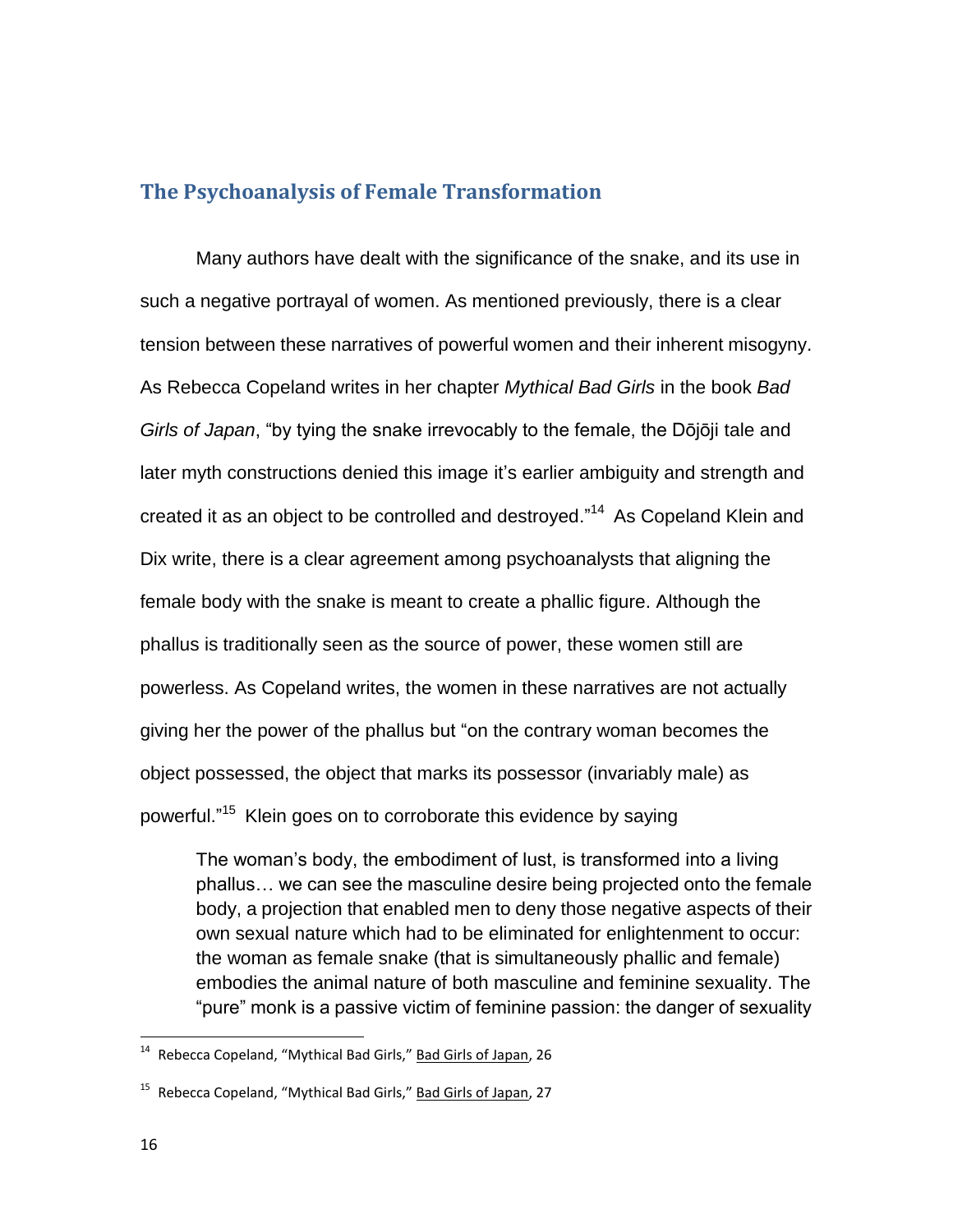associated exclusively with feminine is reinforced by the moral… which implies that it is the woman's blind passion alone that causes the tragedy<sup>16</sup>

Because of the inherent misogyny and phallic symbolism narratives such as *Dōjōji* and the *Kegon engi Emaki* are frequently looking at through a psychoanalytical lens. When Sigmund Freud first developed psychoanalysis it had a very male dominated approach, especially when looking at his famous Oedipus complex. Since then, psychoanalysts such as Jacques Lacan and Luce Irigaray have looked to reevaluate how psychoanalysis is used. When authors such as Susan Klein or Monika Dix look at narratives of female transformation as seen in *Dōjōji* or the *Kegon emaki*, they draw off of a preexisting psychoanalytical framework developed by Lacanian and Freudian analysts. This framework is then used to look at the transformations throughout these stories (especially the application of an all-powerful demonic woman as seen in *Dōjōji*) as a retelling of the fear of an all-powerful mother. The reason for this fear comes from the challenge of establishing one's individual and autonomous identity separate from this frightening mother figure that all young boys struggle with. Because of this these boys grow into men unconsciously envisioning a mother that satisfies all needs in a "mindless union" but by the very nature of this union simultaneously threatens and overwhelms the precarious subject and gender identity of a young boy. This simultaneous desire and fear affects how men view all women. This is a modified view of Freud's idea of an all-powerful mother. But according to Freud, the tension comes from the young boy's realization that his mother does not in fact possess a

<sup>16</sup> Susan Klein, *Desire and Enlightenment in Dōjōji*, 114-115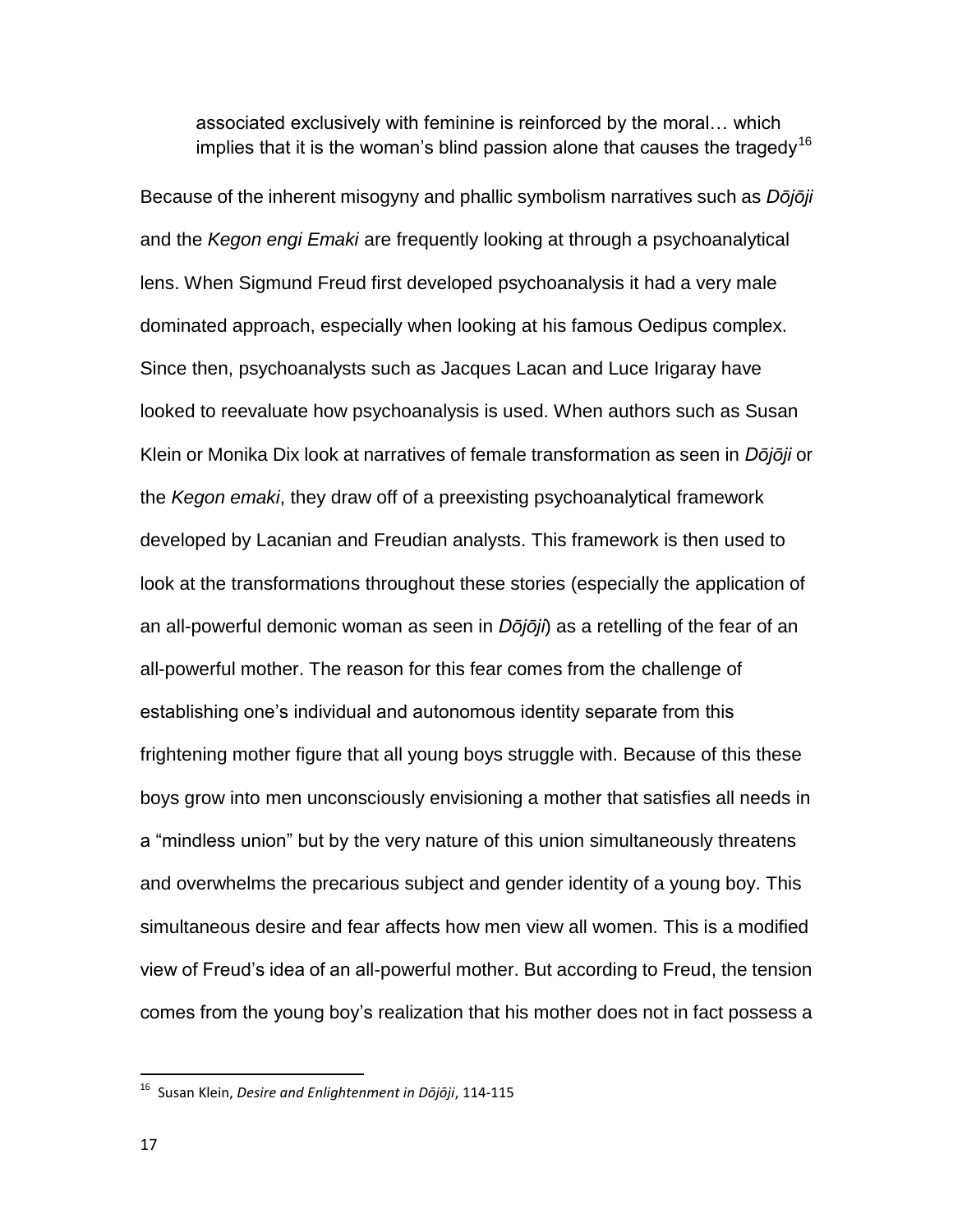phallus despite the apparent power she possesses. Because of the symbolic significance of the phallus, the boy assumes that the all-powerful mother is believed to be phallic. When he realizes this is no longer the case, he becomes aware of the mother's "castration," or the idea that women are inherently powerless in patriarchal society. This creates an obsession that is need of reconciliation. Because women are believed to be inherently weaker than their male counterparts in this patriarchal context, all women become this defiled and uncanny maternal figure and as a result, must be excluded, thus becoming this "other." Julia Kristeva then goes on to argue that many religious practices concerning women involve the purification of this abject other in an attempt to reconcile these Oedipal fears of being overcome by this powerful mother figure.<sup>17</sup> As Klein goes on to point out, the exorcism in *Dōjōji* mimics this idea of how this other, feminine is cast as this radical evil in need of suppression. Klein argues that "the angry women ghosts and demons who are exorcised in plays like *Dōjōji*, *Aoi no Ue,* and *Momijigari* might thus be said to represent a return of the repressed (with vengeance in her heart.) We can see then, how a pragmatic hostility toward women (who as sexual temptation were considered obstacles to spiritual progress might be supplemented by unconscious fears of women as uncontrollably powerful, to create the phallic serpent-woman of the Dōjōji *setsuwa.*" <sup>18</sup> The conflict surrounding the all-powerful mother is believed to be at the core of

<sup>17</sup>Julia Kristeva, *The Powers of Horror: An Essay on Abjection*, trans. By Leon S. Roudiez (New York: Colombia University Press, 1982), pg 64

<sup>18</sup> Susan Klein, *Desire and Enlightenment in Dōjōji*, 304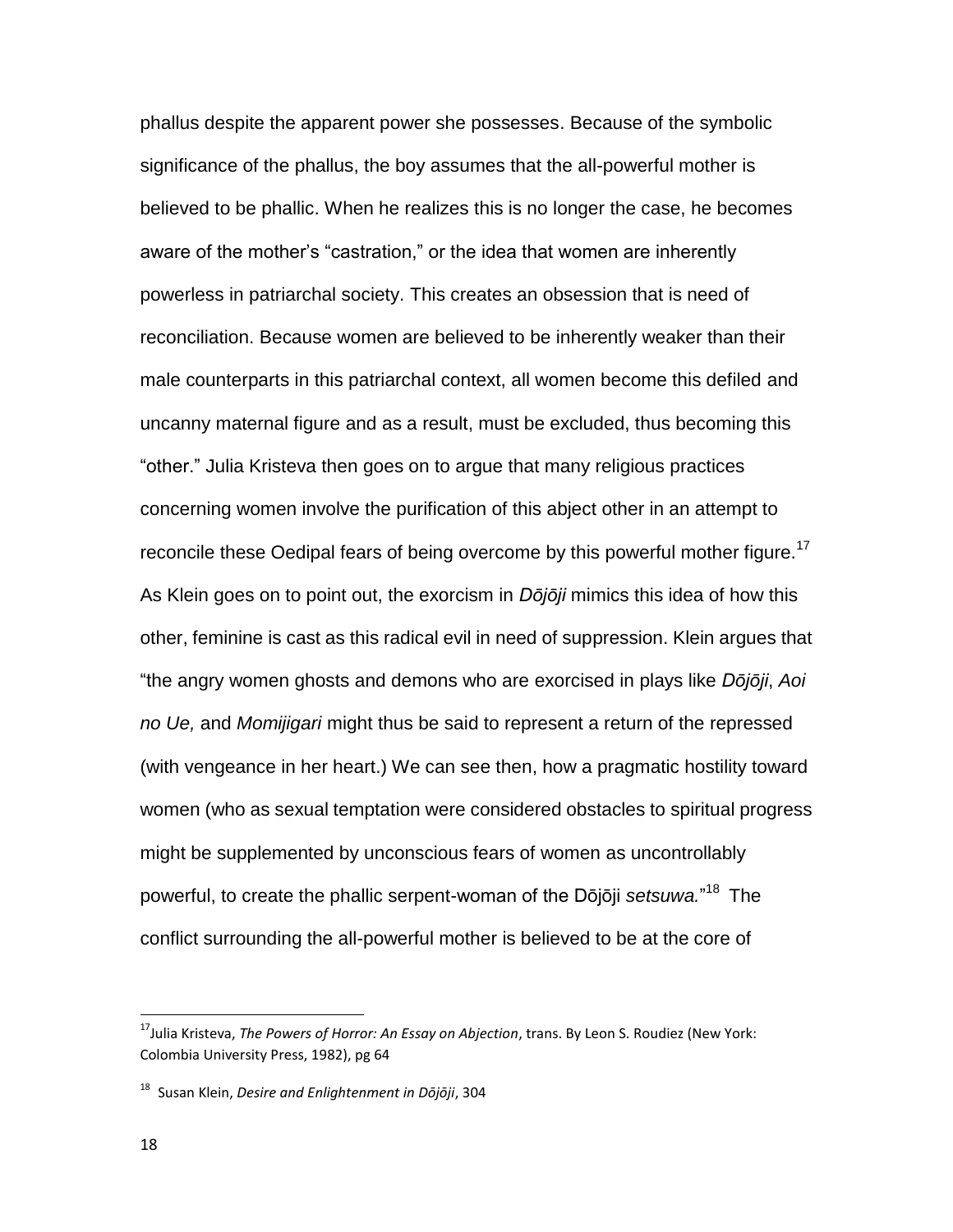narratives of the demonic feminine and the reason that these narratives exist.<sup>19</sup> Because this idea of the demonic feminine maps so well onto this internalized fear of the mother, it is a common framework when discussing *Dōjōji*. Not only does the snake provide an excellent phallic symbol, but the very narrative can also be read as a reflection of this psychoanalytical conflict. Monika Dix also makes a lot of points similar to Susan Klein in her article. Dix mentions the same idea of these uncanny women and the associated tension. As Dix points out, psychoanalysts like Melanie Klein and Nancy Chodorow focus on the root of the demonic feminine as seen in a young boy's relationship with an all-powerful mother figure. The young boy simultaneously desires reunion with his mother while also fearing her. This differs from Freudian and Lacanian analysis which sees the root of this trope as within discovery of his mother's castration, which leaves her powerless in a traditional patriarchal society. Julia Kristeva's argument bears similarities to these interpretations of the demonic feminine.

The monk's successful victories over the serpent woman in the *Dōjōji* and over Zenmyo in the *Kegon engi Emaki* appear to bear out Kristeva's argument… The jealous angry, and defiled heroines in both Buddhist *setsuwa* who undergo a transformation from 'demonic' to 'enlightened' being who became protectors of the Buddhist law, might thus be said to represent a return of the repressed with the strength of evil within the female heart. This analysis shows how a pragmatic hostility toward women, who according to medieval Japanese Buddhist ideology were seen as vessels of sexual temptation and therefore obstacles to enlightenment, might be supplemented by unconscious fears of women as uncontrollably powerful, to create the serpent woman in *Dōjōji*<sup>20</sup>

<sup>19</sup> Susan Klein, *Desire and Enlightenment in Dōjōji*, 303

<sup>20</sup> Monika Dix, *Saint or Serpent*, 53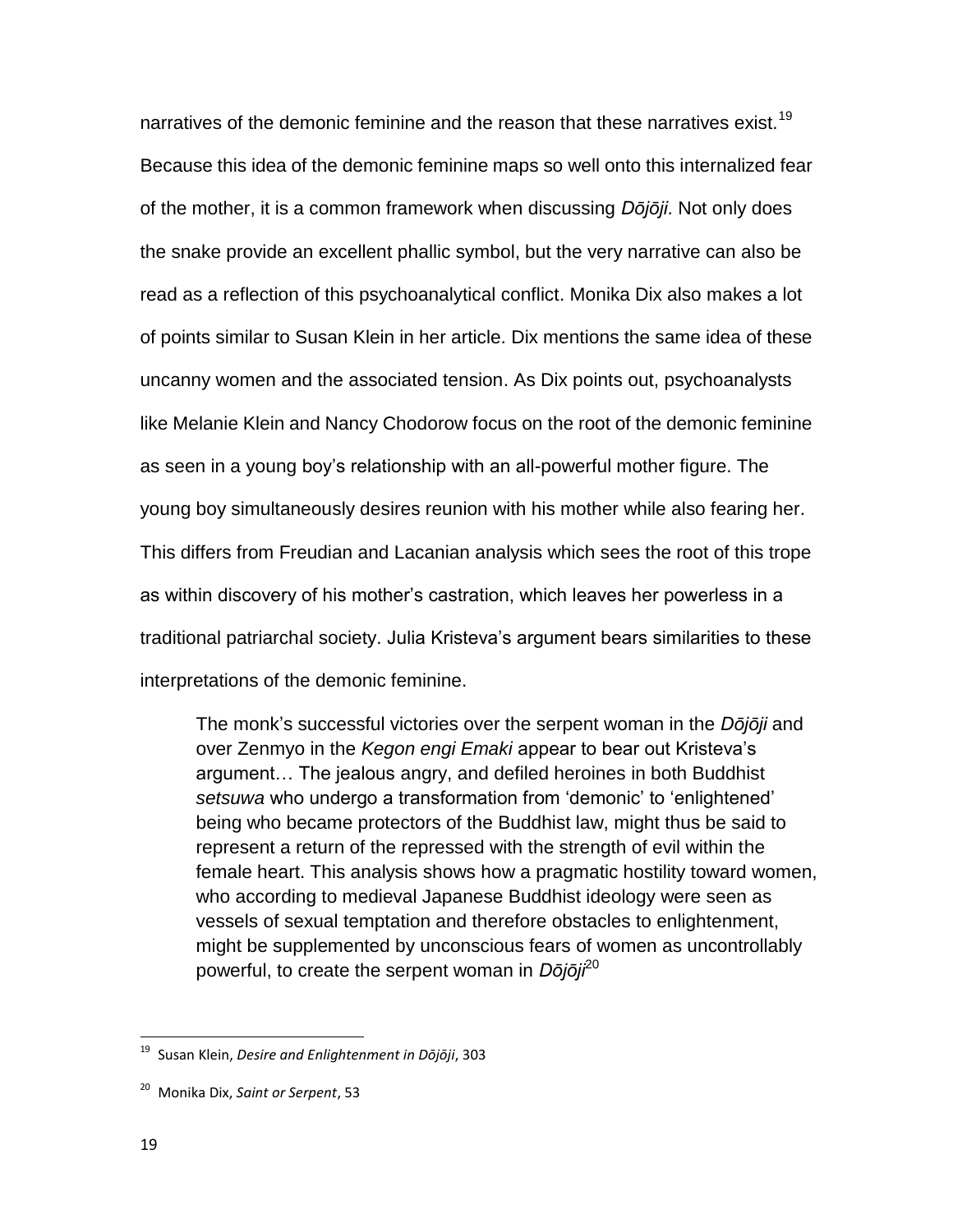As we see, this fear is something easily mapped onto the narrative of *Dōjōji*, through the story we see the monks facing these women, who turn into phallic symbols. This creates a dissonance between these men's perceptions of women and the power they now hold. In order to resolve this fear, they have the serpent woman contained through the power of Buddha, thus further emphasizing the patriarchy within Buddhism.

What authors Susan Klein and Monika Dix overlook when applying this framework is the ability to view these narratives of email transformation in a different light. While it is very common, and a very worthwhile viewpoint to see the female protagonist in *Dōjōji* as well as more general depiction of female transformation as yet another application of this recurring struggle that men and the patriarchy have with women, there are other meaningful ways of looking at these stories. In both *Dōjōji* and the *Kegon engi Emaki* these women find a source of power within their selves that they were not previously aware of. In both cases it is fueled by strong emotions of heartbreak and anger. Although this self is very powerful there is a strong need for resolution because of internal conflict brought out by this transformation. These protagonists then search for reconciliation, in *Dōjōji*'s case by originally killing the man that spurned her and by fulfilling what her original goal of assisting the monk in the *Kegon engi Emaki*. In both stories we two selves at play, the woman that they knew to be themselves, and this self that was released when they were wronged and left unable to achieve their goal. In both stories conflict is signified by female protagonist literally transforming into this other self, which in this case is illustrated by the snake or dragon. In the original

20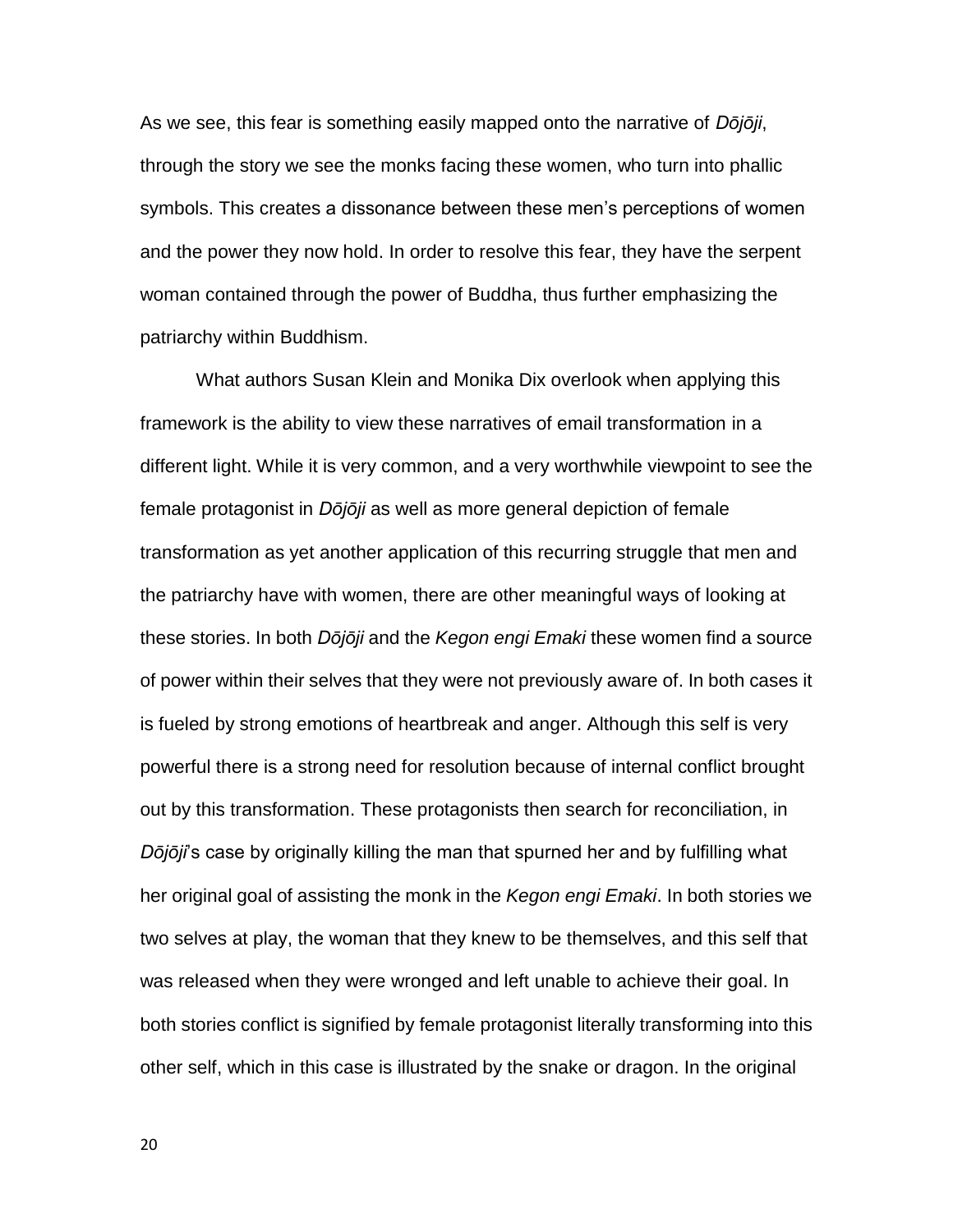story of *Dōjōji* as well as the *Kegon engi* these stories end with their female protagonist achieving success that they wouldn't have been able to achieve had they not underwent the transformation in the first place. Narratives such as *Dōjōji*  or the *Kegon engi Emaki* lend themselves well to looking at misogyny in a Buddhist and psychoanalytical context, and it is really easy to focus on the negative, but what is sometimes neglected is the fact that the women in these stories do ultimately achieve enlightenment, something that wouldn't have been achieved had these transformations never happened. By having the protagonist of *Dōjōji* transform, and having her actions lead to enlightenment the story can be seen in a more positive light, and provide a rare opportunity to discuss female enlightenment in Buddhism.

# <span id="page-20-0"></span>*The Wind-Up Bird Chronicle*

#### <span id="page-20-1"></span>*The Search for Identity in Japanese Postwar Literature*

Despite his very western style, his writing does have distinctly Japanese roots. He, like many authors of the postwar generation such as Kobo Abe and Kenzaburo Oe wrote in response to the new Japanese landscape. One key aspect of this response is the question of what does it mean to be Japanese post-World War Two. This discourse of what it meant to be Japanese is a big question and one that is still being dealt with, from Kawabata Yasunari's 1968 Nobel Prize acceptance speech, *Utsukushii Nihon no Watashi* or "Japan the Beautiful and Myself", to Takashi Murakami's superflat movement. Kawabata's speech epitomized what people thought about when they thought about Japan.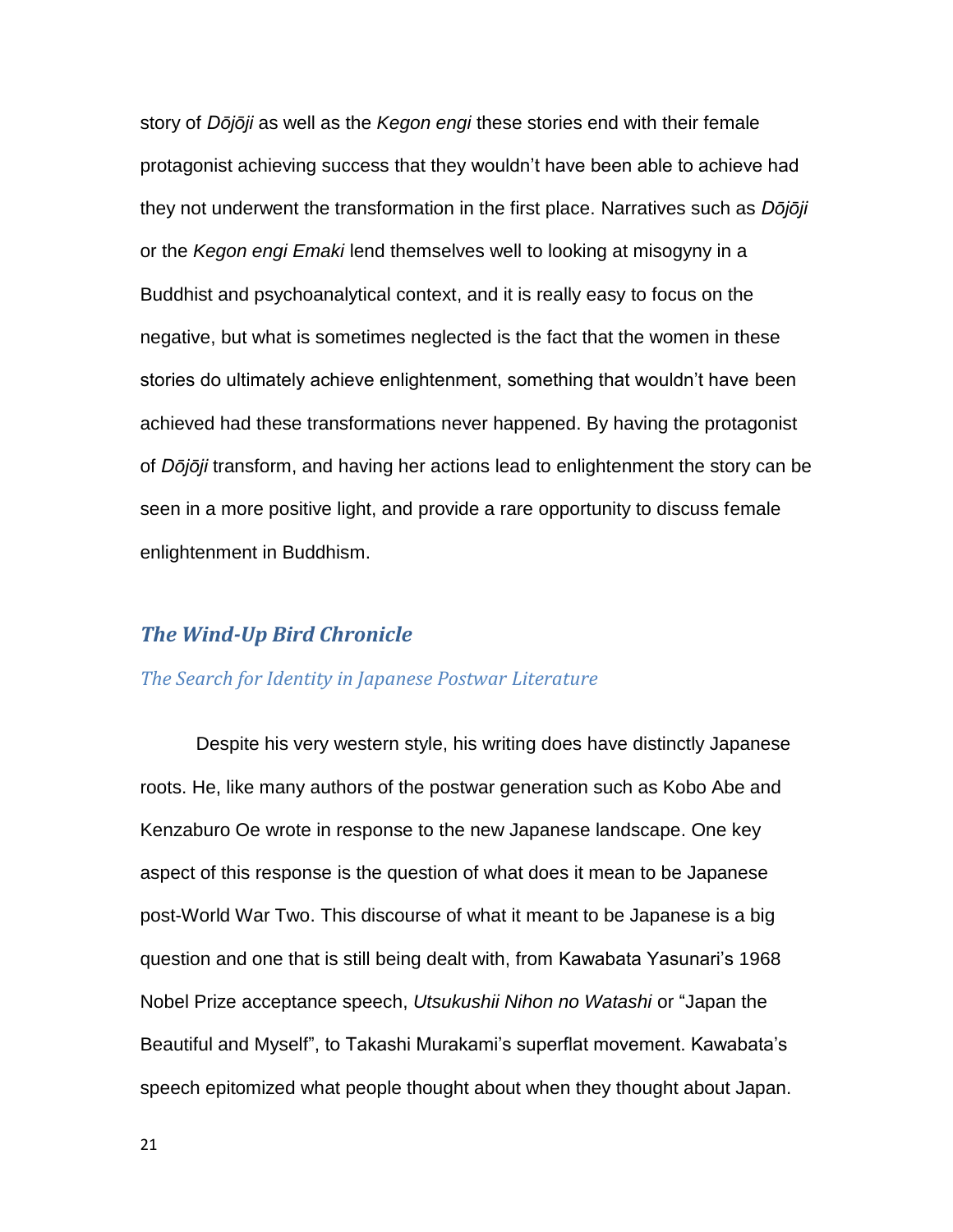Not only did he appear in a traditional Kimono and his speech reflected the traditional Japanese collective identity, one tied to falling cheery blossoms and *mono no aware*. He spoke about Zen Buddhism and enlightenment and was in many ways presented his perfect image of a scenic Japan. Since then authors having been reacting to this image in a variety of ways, the most direct is Oe Kenzaburo's Nobel Prize speech, *Aimai Nihion no Watashi* or "Japan the Ambiguous and Myself", which served as a response to Kawabata's speech. While Kawabata found comfort in all things traditionally Japanese, Kenzaburo spoke about The Adventures of Huckleberry Finn and other western literature, and how it provided an escape for him during World War Two. How people dealt with the war is something reflected in a variety of Japanese author's works. Haruki Murakami deals with similar issues in his writing, which addresses distinctly Japanese themes, such as Japan's involvement in World War Two. Murakami, like many Japanese authors born in the postwar generation is trying to address the idea of identity, especially as it applies to this postwar, modern Japan. As Stretcher writes,

It is important to understand this as a generation-specific problem. Murakami belongs to the leading edge of the first generation to be born in the postwar period, without memories of hardship in the Second World War or participation on the reconstruction of Japan following it. Unlike the previous generation, which understood hunger and deprivation and could define itself in terms of affluence via its own participation in the efforts of the rapid-growth era, Murakami's generation… did not understand affluence as a goal in itself, and thus could not identity itself in those terms $^{21}$ 

Unlike other authors who only address identity through the Japanese experience,

<sup>21</sup> Matthew Stretcher, *Magical Realism and the Search for Identity in the Fiction of Murakami Haruki*, 264-265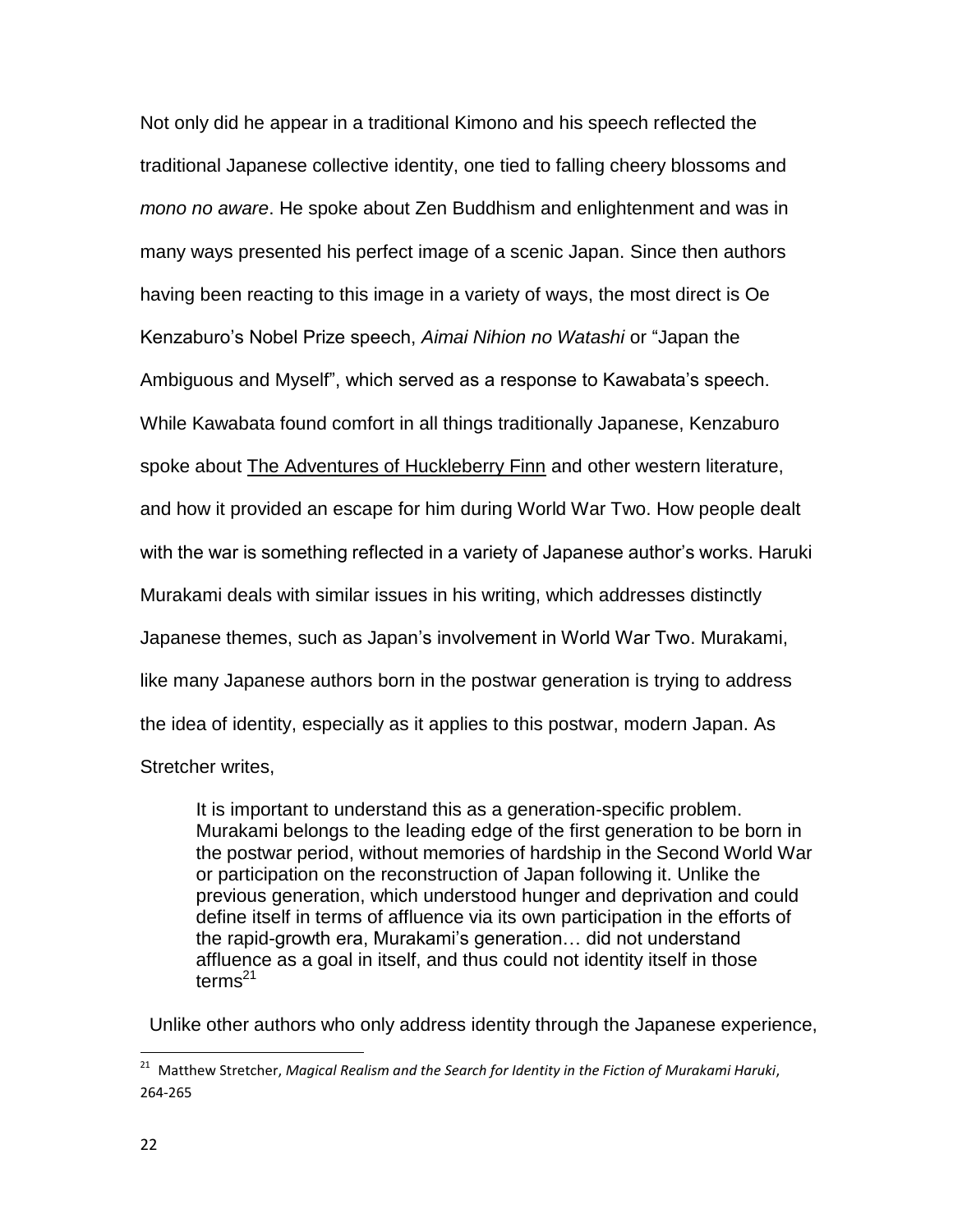Murakami is trying to get at something deeper than just what it means to be Japanese. He is reaching for a more universal concept of the self in many of his works in an attempt to define the human self.

# <span id="page-22-0"></span>*Murakami's Depiction of the Self*

Murakami's conception of the self involves spilling the self into two separate parts that together make up what we see as the self. As Jay Rubin writes in his article *The Other World of Haruki Murakami*, Murakami enjoys contrasting "existence" and nonexistence" or "being" and "nonbeing" and the parallel worlds that develop.<sup>22</sup> Through these dual forms of existence, Murakami allows his characters to go on these journeys of self-discovery that are a definitive aspect of his books. He does this by creating two external worlds that mirror the dual selves. The self is spilt into the metaphysical self and the physical self. The physical self is the self we see and know every day; it is the part of us that holds our physical appearances, our likes and dislikes and the things that make up our perception of what is us. The metaphysical self is the part of yourself that is doing the experiencing and that holds all the data that makes up you. As Matthew Strecher puts it,

Identity for Murakami is always a combination of two primary elements: the conscious self- the person we know as ourselves in daily life; and the unconscious "other," a mysterious alter ego who dwells in the depths of our unconscious. These two sides to our identity ideally share the task of identity formation, but perform different roles. The conscious self, as might be expected, encounters new situations and acts upon them, providing experiences to be processed by the unconscious "other;" the inner self or "other" then processes these experiences into memories that are stored in

<sup>22</sup> Jay Rubin *The Other World of Haruki Murakami,* 494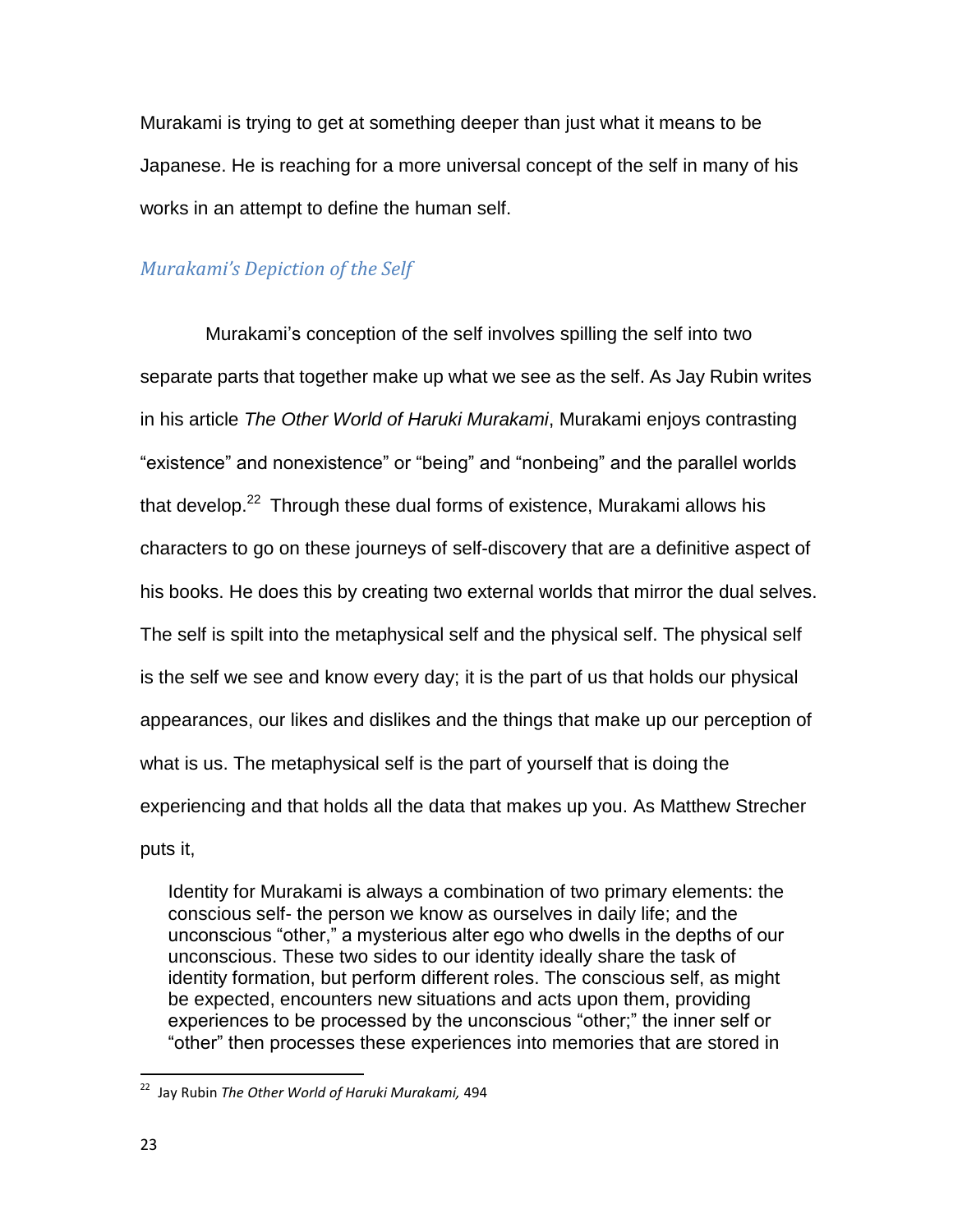the unconscious. In simple terms, the conscious self tells the unconscious other what it sees, and the unconscious "other" tells the conscious "self" what that means in light of previous experience."<sup>23</sup>

These dual selves are then mapped onto two separate worlds, the physical and metaphysical world. This two world approach is his way better illustrating this concept of the two selves. Like the two selves, these two worlds aren't completely separated and there is interaction between them. As we will see these two selves and associated worlds play a very important role throughout his novels, and when disrupted it can have drastic consequences.

As mentioned, core to his idea is the idea of the known physical self and the unknown metaphysical self. This metaphysical self is wrapped up in the distant "other world." The most apparent example of this self is in his book *Hard Boiled Wonderland and the End of the World*, which takes this interplay of two worlds to a new level, by actually having dual narratives portraying mirrored protagonists. Like many of his stories there are two worlds at play, in this case, a slightly altered version of our own world in the 1980s and then a fantastical walled town. As mentioned, these two worlds reflect this two sided self but *Hard-Boiled Wonderland and the End of the World* takes these dual themes to a new level, by actually creating two protagonists who each represent one half of the whole self. These two worlds are made to reflect the two protagonists. This story, like his other works reflect on our inability to know even our own being and the search for that understanding in light of that realization. As Jay Rubin writes in *The Other World of Haruki Murakami,* "Murakami's "other world" is far away, deep within the

<sup>23</sup> Matthew Stretcher, *Haruki Murakami's The Wind-Up Bird Chronicle A Reader's Guide*, 42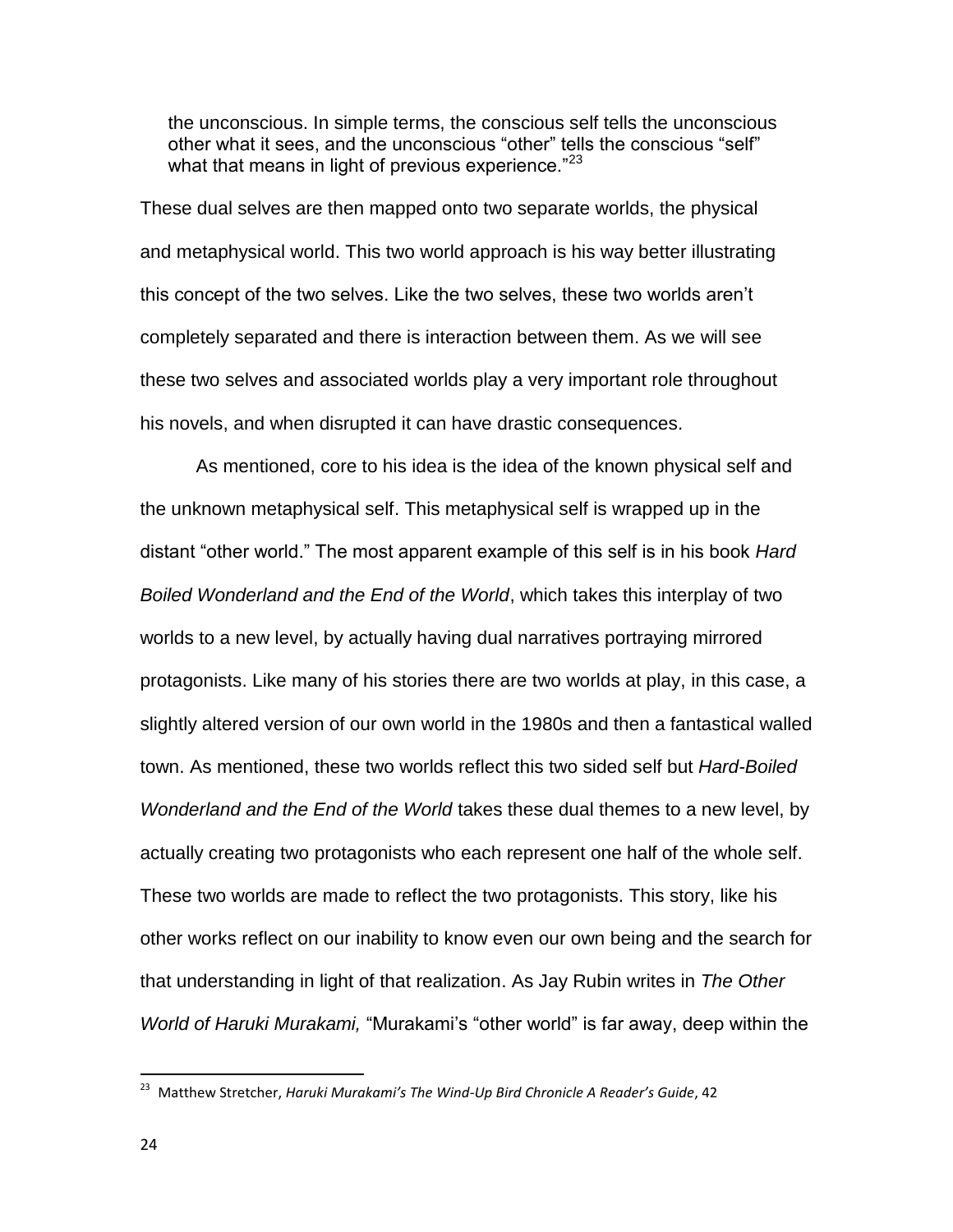wells of the mind, bound up with nostalgia and memory, a place of linkage, where all the gaps between self and other, self and self are gone."<sup>24</sup> Despite Murakami's two world approach, these worlds aren't separated. As seen with the well in *Wind-Up Bird Chronicle*, there is a connection between the two worlds and through this connection is where resolution lies.

As mentioned, despite these separate selves, they aren't entirely separate entities, and they aren't completely inaccessible from the other and we see how these two worlds interact through his novels. This flow between the conscious and unconscious selves is something that is echoed in Murakami's own writing style. As Jay Rubin writes, "Unlike traditional novelists, Murakami stubbornly insists that the images in his work are not symbols and that he himself does not understand their "meanings." They come out of his unconscious, he says almost like automatic writing, and any reader's interpretation is as valid as his own."<sup>25</sup> This approach to his own writing is something that is mimicked throughout his works and in fact, this interaction is instrumental to the resolution of his stories. It is only when characters find this other self; through the interaction of these two worlds can these characters truly be at peace.

One of his major works is *The Wind-Up Bird Chronicle*. Published in 1994 and translated in English by Jay Rubin in 1997, the story revolves around one man, Toru Okada and the search for his missing cat Noboru Wataya (named after the novel's antagonist, and Kumiko's successful brother), and his wife, Kumiko.

<sup>24</sup> Jay Rubin, *The Other World of Haruki Murakami* 497

<sup>25</sup> Jay Rubin, *The Other World of Haruki Murakami,* 493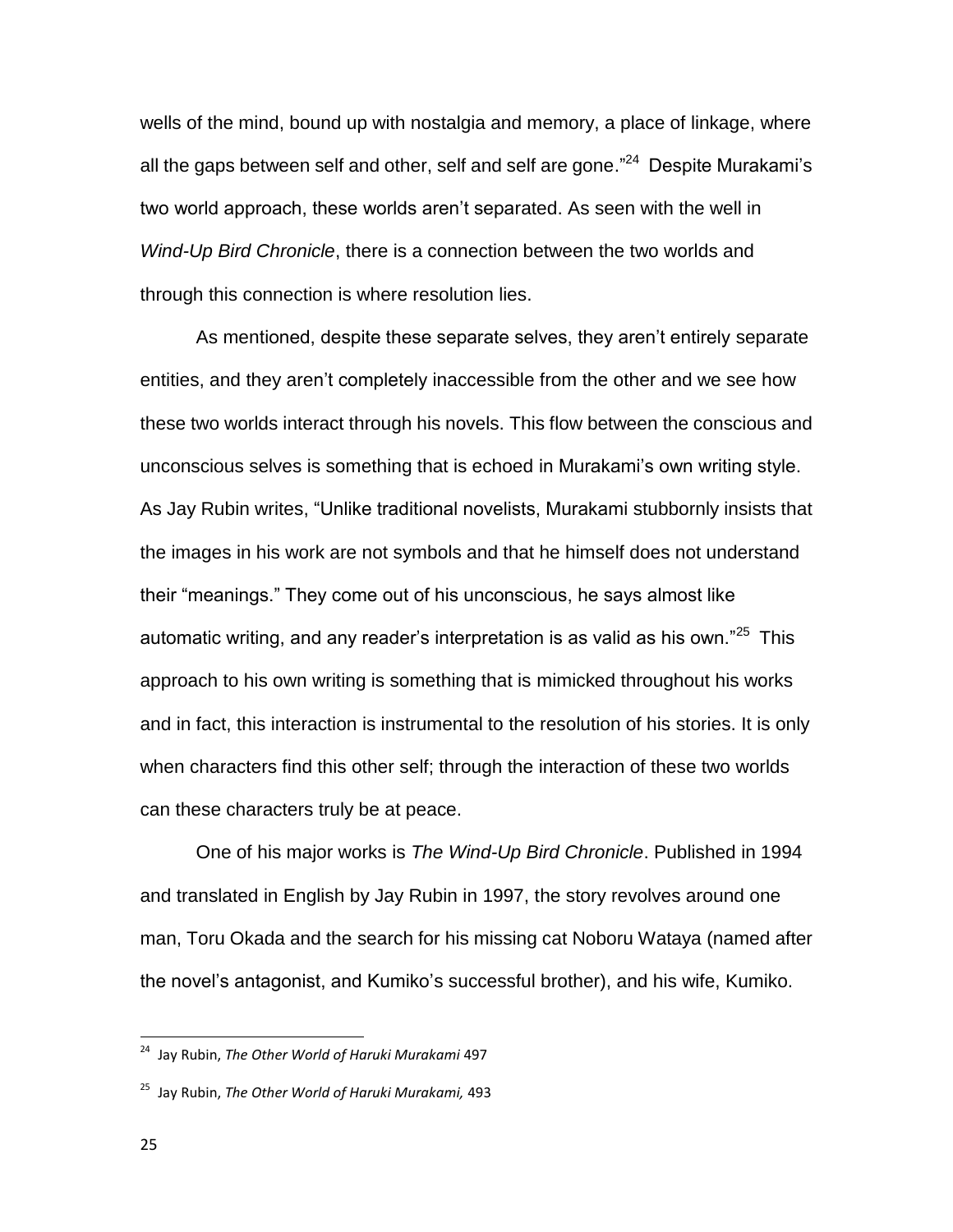The book starts with Toru searching for his lost cat with the assistance of two psychics, Malta and Creta Kano. Over the course of his search he meets his neighbor, May Kasahara, a morbid high school girl who is never in school, Lieutenant Mamiya, a war veteran Toru meets through Mr. Honda, another old family friend and psychic, and Nutmeg and Cinnamon Asakasa a mother and son who Toru winds up working with. *The Wind-Up Bird Chronicle* follows the same concept of two worlds. There is the physical world that Toru lives in and then the metaphysical world where that unknowable self lies. In this case it is represented by a nice hotel. In this case the two worlds are very fluid, with Toru getting calls from a mysterious woman in that hotel world. The major conduit between the two worlds is a well, where Toru spends most of the book meditating in. As Jay Rubin writes in his novel *Haruki Murakami and the Music of Words*,

If the well is the passageway to the unconscious, the water at the bottom represents the contents of the psyche. When Toru goes down into the dry well, he takes on the role of its water, becoming almost pure psyche. In the darkness, he all but loses track of physical existence and becomes pure memory and imagination, floating in and out of consciousness, unsure of where he ends and the darkness begins. Only the wall against his back seems to provide a barrier between the physical world and the deeper darkness he seeks. But when Toru passes through the wall and he discovers his fears concentrated in a place known only as Room 208.<sup>26</sup>

As we see in this quote, Toru is trying to find himself in what he perceives to be darkness, but he soon learns that it isn't darkness on the other side, but another realm. It is through accessing this other world that Toru can resolve the main tension of the book, which is that of Kumiko's disappearance, which is also tied with the loss of both Kumiko and Toru's selves.

<sup>26</sup> Jay Rubin, *Haruki Murakami and the Music of Words*, 208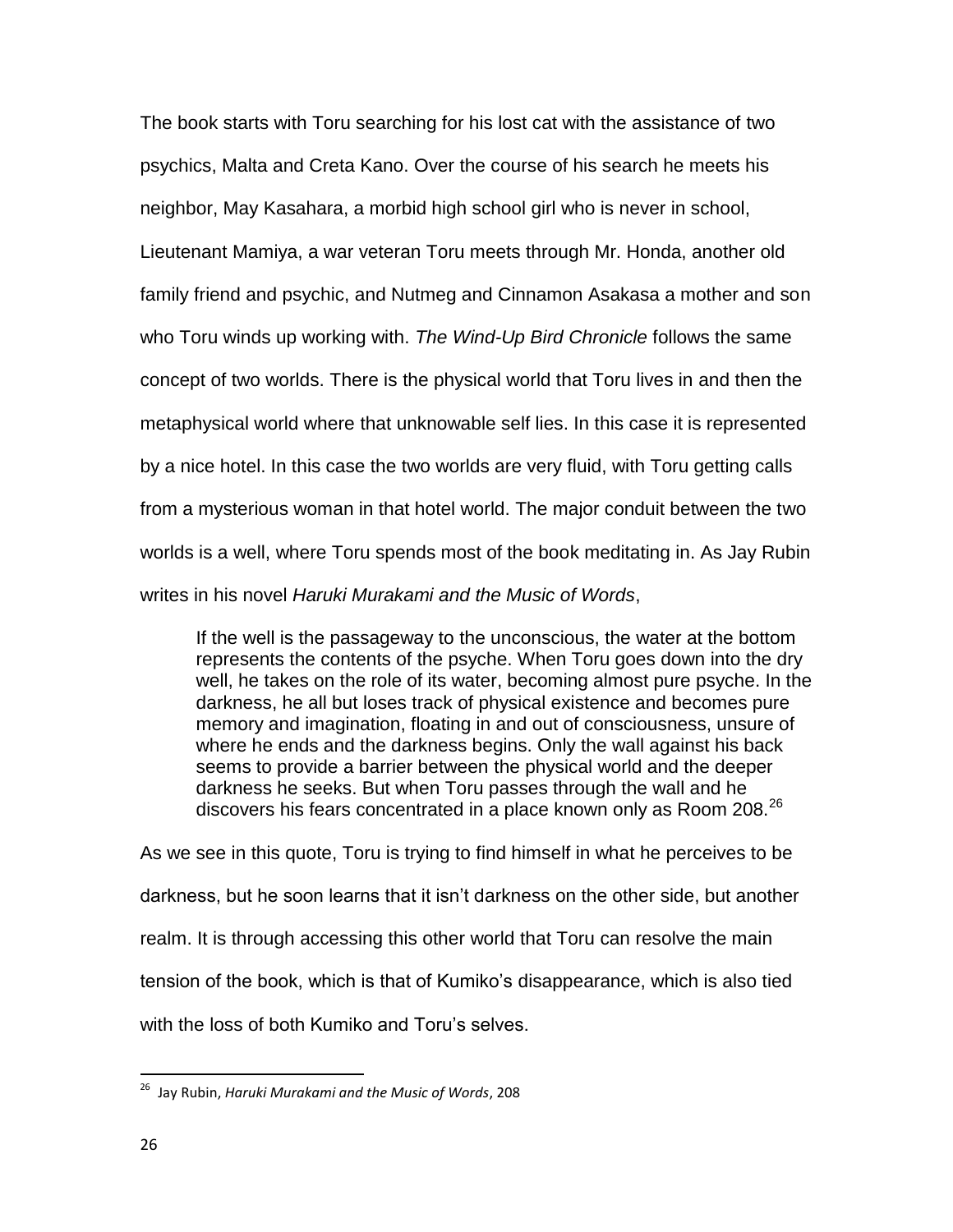At its core, *The Wind-Up Bird Chronicle* is the story of Toru Okada and his quest to resolve his relationship with his wife, who goes missing. The book opens with a phone call from a mysterious woman who wishes to talk to Toru in order to reach an understanding. At his wife's urging, he then meets Malta and Creta Kano, psychics and sisters to assist with the search for the cat. As mentioned, the cat shares his name with Toru's brother in law, Noboru Wataya. Noboru Wataya is a successful politician who Toru inexplicably hates, as the book goes on it comes out that he has a history of sexual assault, having violated both Creta Kano and Kumiko, among his other crimes. May Kasahara is his morbid high-school aged neighbor who doesn't attend school and works surveying bald men on the street. She ultimately winds up trapping him in the bottom of a well, a key part of his journey. He also meets Lieutenant Mamiya, a World War Two veteran whose experience during the Japanese occupation of Manchukuo during World War Two witnessing a man being flayed and then spending several days trapped in a dried up well is something that Toru reflects on throughout the book. After receiving a blue mark on his cheek during his experiences in the well, he meets the enigmatic Nutmeg Asakusa and her silent son Cinnamon, who he starts working for using the mark as a sort of therapy. Each of these characters contributes to his search for his wife, who as we discover is captive by this other world of self, which is finally overcome when Toru Okada ventures into this other world. To what extent this world interacts with the real world is unclear, though in the real world Kumiko kills Noboru Wataya while he is in the hospital.

Toru, Kumiko, and Creta all have lost themselves at the hands of the books

27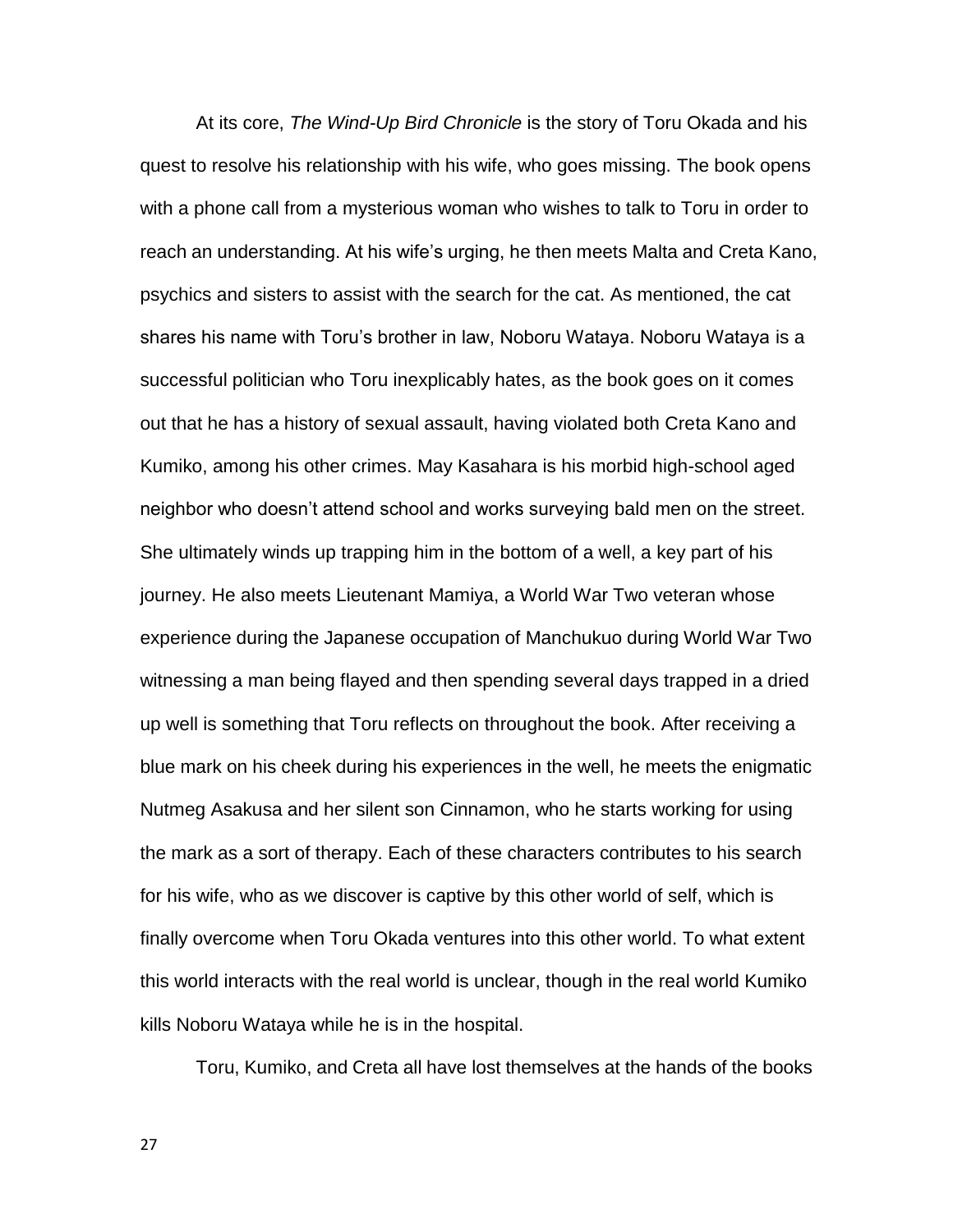antagonist, Noboru Wataya. Kumiko and Creta have both have that self physically removed, whereas Toru's seems to be closely related to the strange connection that he and Noboru Wataya share. Creta tells Toru of her experience of the "defilement" that she suffered at Noboru Wataya's hands. Who, by physically reaching into her body, Noboru manages to spilt her in two, and draws out the physical manifestation of that core.<sup>27</sup>

Out from between the two cleanly split halves of my physical self came crawling a thing that I had never seen or touched before. How large it was I could not tell, but it was as wet and slippery as a newborn baby. I had absolutely no idea what it was. It had always been inside me, and yet it was something of which I had no knowledge $^{28}$ .

Not only do we see what exactly occurs when this aspect of the self is removed, we also see Murakami's "black box" in action. As Creta says, it is something that had always been a part of her but she had no awareness of its existence. Kumiko reports a similar experience with Noboru, and this is why, in order for Toru to rescue his wife he needs to find herself in this other world.

#### <span id="page-27-0"></span>*Murakami's Sense of Self*

As mentioned, like many Japanese authors, Haruki Murakami is dealing with issues of identity. Murakami does this by working with interplay between two selves which he represents through dual worlds. By doing this Murakami can portray both the physical and the metaphysical, and the interaction between the two. This allows for us to accompany the protagonist on their journey of

<sup>27</sup> Matthew Strecher, *Haruki Murakami's Wind-Up Bird Chronicle A Reader's Guide,* 43

<sup>28</sup> Murakami Haruki, *The Wind-Up Bird Chroncile,* 303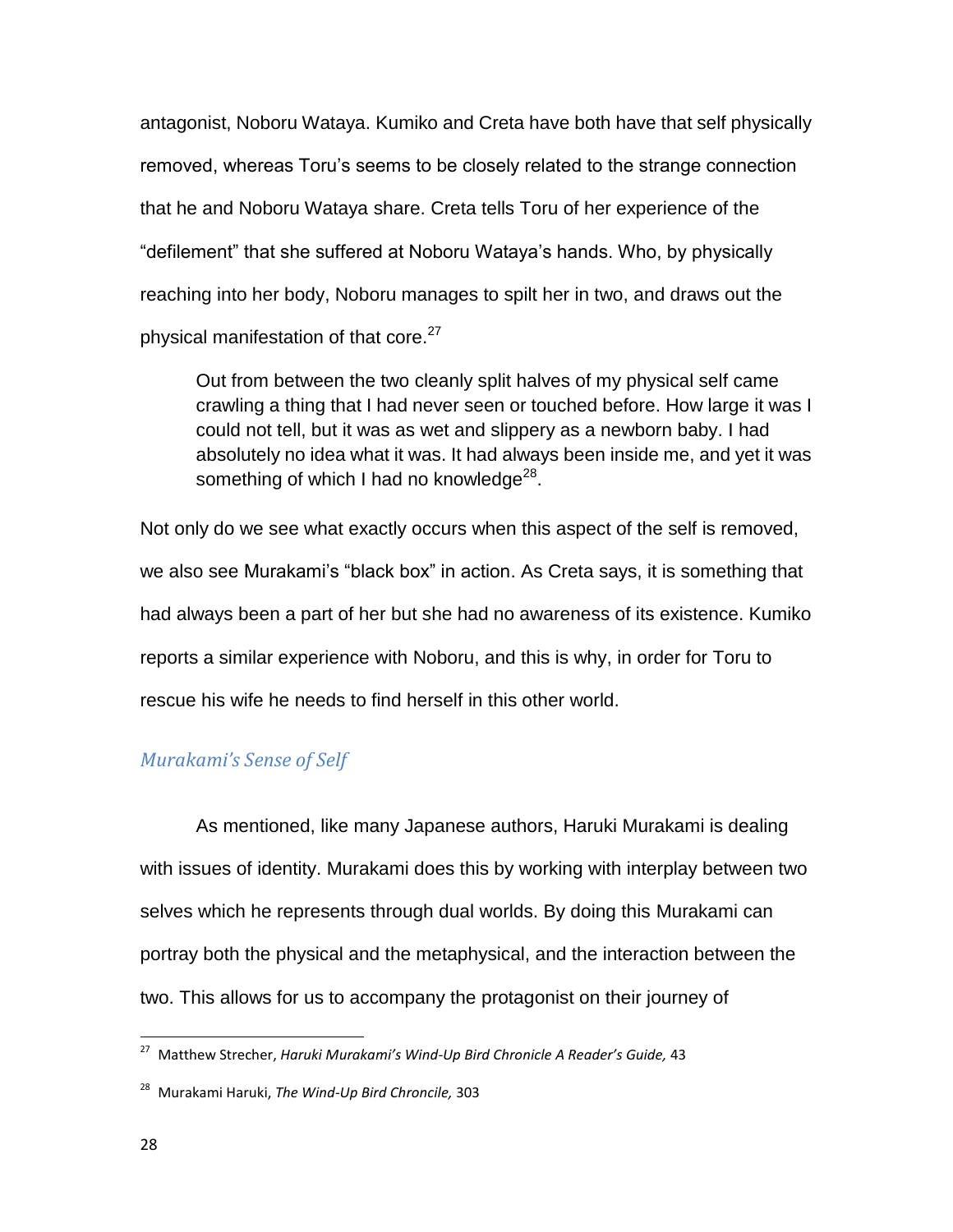self-discovery while also allowing us to share the experience, it brings ones thoughts and emotions into the open by storing them in a literal place. This then allows us to interact and discover these feelings alongside the protagonist. As Matthew Strecher writes in his reader's guide, *Haruki Murakami's Wind-Up Bird Chronicle* is Murakami's hero's desire to find their core identity after experiencing some disruption in self. This search comes with certain associated risks, and the core is seen to reside safely deep inside one's own mind. Murakami has been known to describe this core as a "black box" which like a flight data recorder is designed with the sole purpose of protecting that information at all costs. It can only be corrupted by opening it. $^{29}$  Although this might be a strange way of perceiving the self, it does a good job of illustrating Murakami's perception of the self. As Strecher writes, the "black box" "may seem like an odd metaphor for human identity, but it is an appropriate... $\frac{30}{10}$  This black box makes up part of everyone's self, and serves as a representation of the two self that he talks about. This flight recorder may seem insignificant, but as we see throughout the narrative of his books, it is an important part of ourselves that we might not be aware of. Despite this, as we see with Creta and Kumiko, disruption of this self has monumental consequences.

Although many of Murakami's stories may read as journey of the minds, with the actual physical world being somewhat unimportant, the physical world does have a significant role. Not only do his characters, and by extension

<sup>29</sup> Matthew Strecher, *Haruki Murakami's The Wind-Up Bird Chronicle A Reader's Guide*, 43

<sup>30</sup> Matthew Strecher, *Haruki Murakami's The Wind-Up Bird Chronicle A Reader's Guide*, 43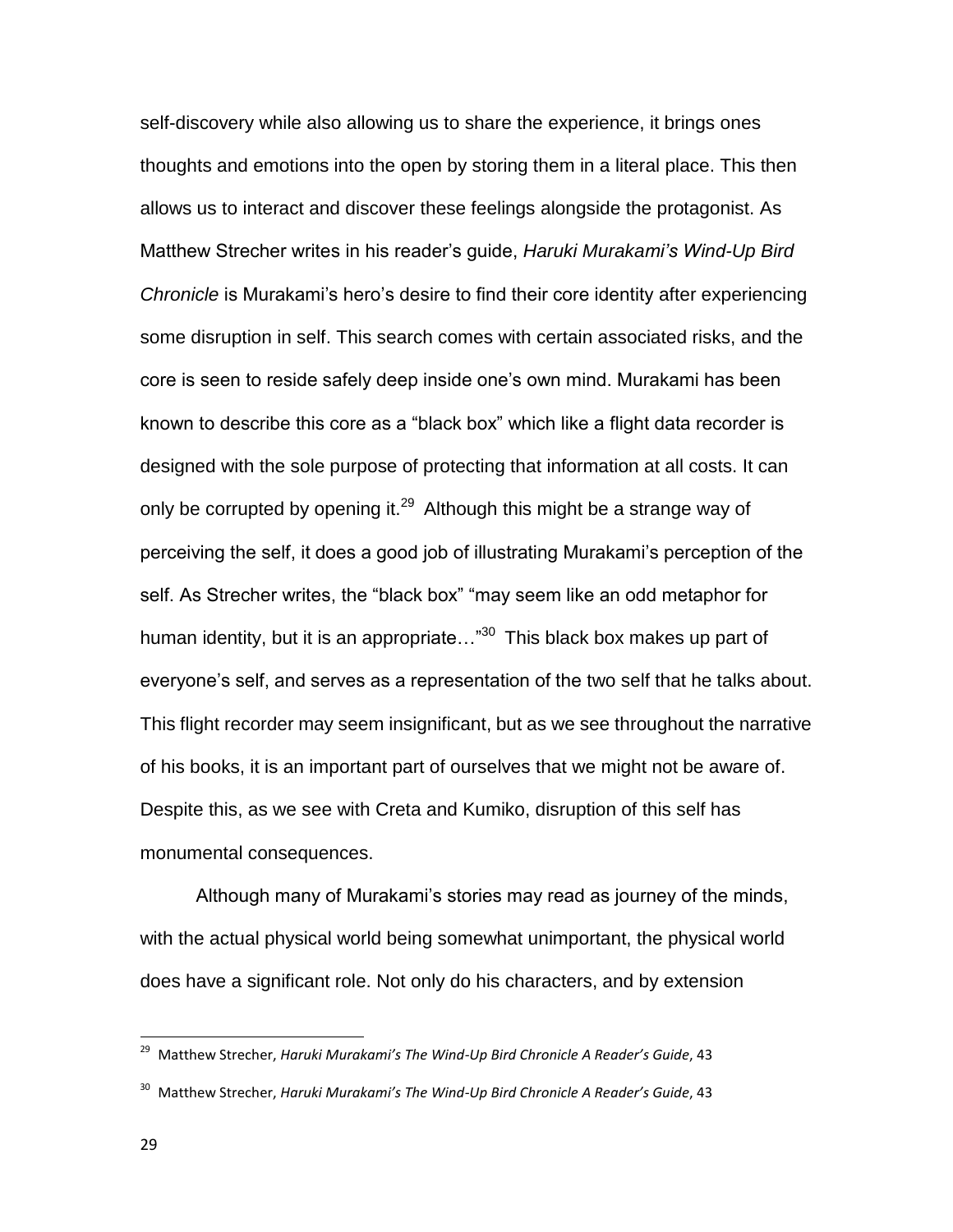Murakami, pay very specific attention to brands, from clothing to perfume to music and Scotch, but we also see the metaphysical playing a role in the physical world. In Murakami's world both are needed, and one can't exist without the other in the same way the metaphysical self could not exist without the presence of the physical self and vice versa. It is also the reason for such trauma when the metaphysical self is disrupted. The codependence of these two worlds and selves is illustrated in *The Wind-Up Bird Chronicle* through the books resolution, the book doesn't end with his characters after having discovered themselves leaving the physical world. Nor can they simply ignore the metaphysical world, because when it is disrupted, it has serious effects not only on one's self but on their actual world as well.

Despite the associated trauma with disrupting this black box, this disruption is often seen as ultimately beneficial. After all, the book doesn't end with his characters reverting to life the way it was, but to face a new life having resolved the problems that previously plagued them. In this case, Toru gains the ability to understand Kumiko's' struggles and resolve their previously broken relationship.

# <span id="page-29-0"></span>**Similarities**

There are many similarities throughout the two stories, from the role of sexuality in the transformation themselves to a similar treatment of the interaction between these dual selves. Both stories are firmly rooted in physical realm despite the fact that the thrust of these stories involve quests of enlightenment. As we see in *Dōjōji*, the woman only achieves enlightenment after undergoing a very

30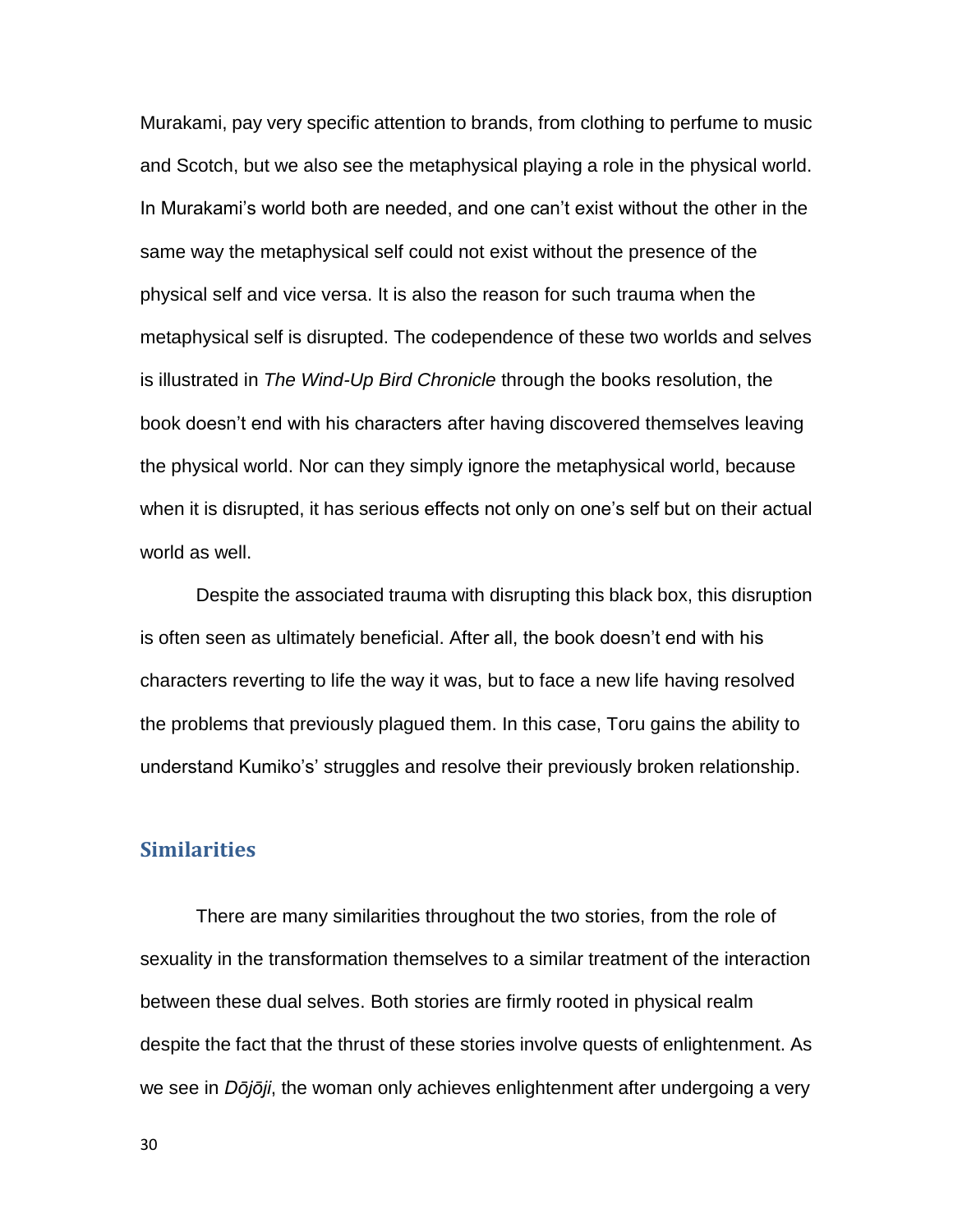physical transformation and truly disrupting the world as we know it. In Murakami this effect on the physical world is seen as a result of the traumatic violation of the "black box," that the transformation disrupts people's ability to interact with the physical world, and because of this, elements of this other world start to seep in. This is a similar approach to the transformation in *Dōjōji*, which is so key the protagonist's journey. As we see in the original story, this physical transformation is what ultimately allows her to reach enlightenment, which is at its core, transcending the physical world.

Another key part of both transformations is the sexual element. As we see in both *Dōjōji* and the *Kegon engi*, sexual desire plays a huge role in the narrative. The protagonist of *Dōjōji* transforms after being rejected by the monk the fell in love with. Similarly, Zenmyo transformed after the monk she originally tried to seduce didn't believe that truly changed. In both cases devastation and anger play an important role in these characters' actions. In fact, the significance of sexuality in *Dōjōji* and the *Kegon engi* is part of why the psychoanalytical approach is so commonly taken.

The theme of sexuality is not exclusive to these stories, and it has a similar significance in *The Wind-Up Bird Chronicle*. Noboru Wataya's ability to remove part of the self comes from performing an inherently sexual act, as seen by what he did to Creta and Kumiko. Like the *Kegon engi*, this sexual power can be used for good, as seen by the work that Toru does for Nutmeg and Cinnamon Asakusa. Through the mark on his cheek, he is able to provide spiritual comfort of sorts. This is also illustrated through his relations with Creta, which ultimately help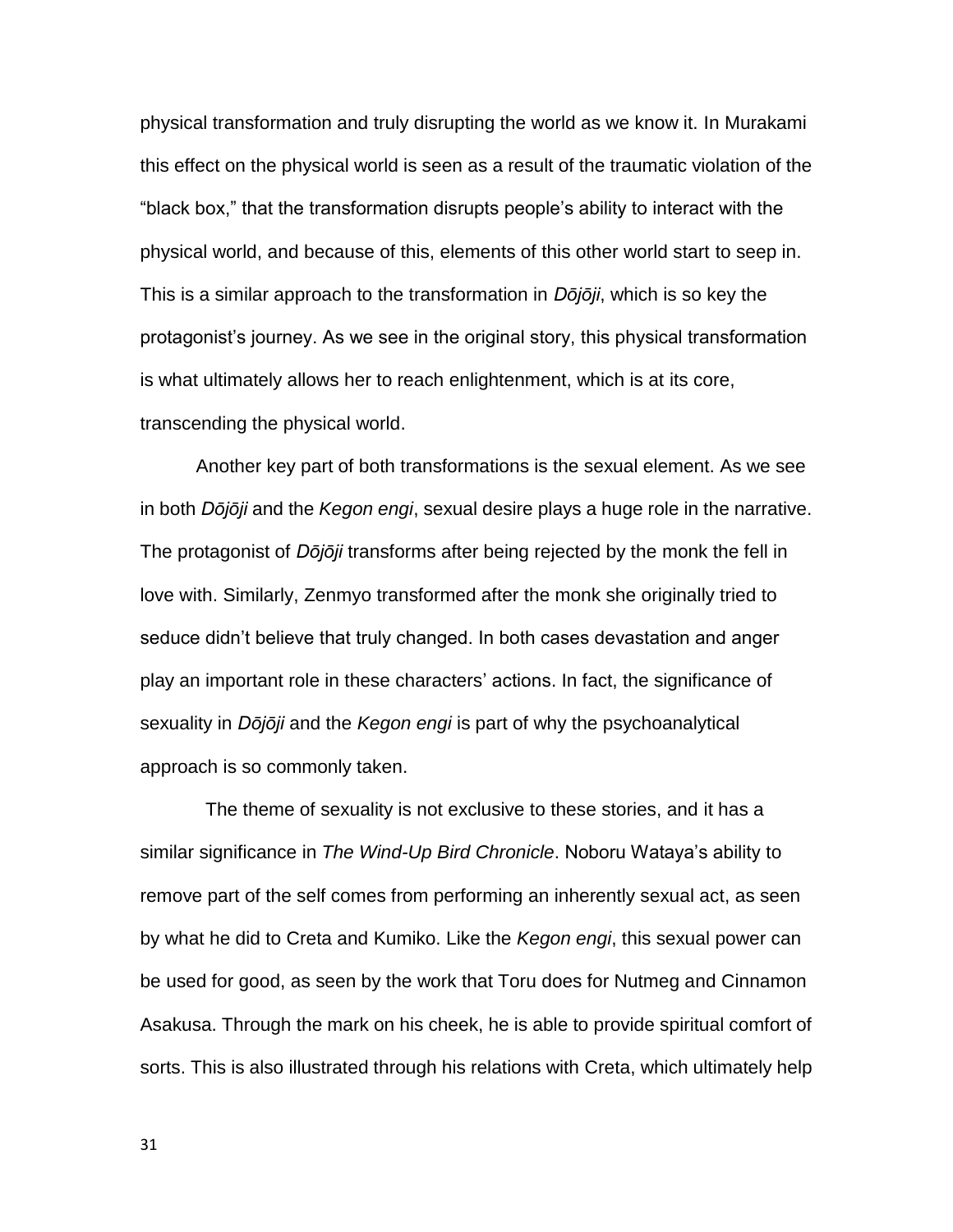her address the defilement she suffered at Noboru Wataya's hands. Much like the negative and positive views of women's sexuality illustrated in *Dōjōji* and the *Kegon engi,* we see a similar contrast at play in *The Wind-Up Bird Chronicle* as seen by the contrast between Noboru Wataya and Toru, which shares a similar contrast of good and bad sexual power in *Dōjōji* and the *Kegon engi.* This is also illustrated through the power that the protagonist of *Dōjōji* gains when she transforms. The protagonist, like Noboru Wataya is using the sexual power they possess to destroy people, in an attempt to establish dominance. This is contrasted not only with Zenmyo in the *Kegon engi* but through Toru Okada's actions as well. As Mathew Strecher writes in his reader's guide, there is a common theme of good, passive sexuality as demonstrated by Toru Okada, verses active sexuality, as demonstrated in the book's true antagonist, Noboru Wataya. Like in many of this other works, throughout *The Wind-Up Bird Chronicle* we see sexuality as a perpetual theme. As Strecher writes, "the purpose of these relationships is always to demonstrate the control which with Murakami's heroes handle their sexual drives, not to suggest that sex is bad, but that there is "good" sexuality and "bad" sexuality, and the morally superior character knows the difference. This, as we shall see, contrasts with the behavior of Noboru Wataya, for whom sexuality is a means to power and control, $"31$ we see sex used as a plot element, from the phone woman he perpetually hangs up on from the book's beginning, to his relationship with the Kano sisters, which also involves sexual relations with the younger sister, Creta. The phone woman is especially

<sup>31</sup> Matthew Stretcher, *Haruki Murakami's Wind-Up Bird Chronicle, a Reader's Guide*, 28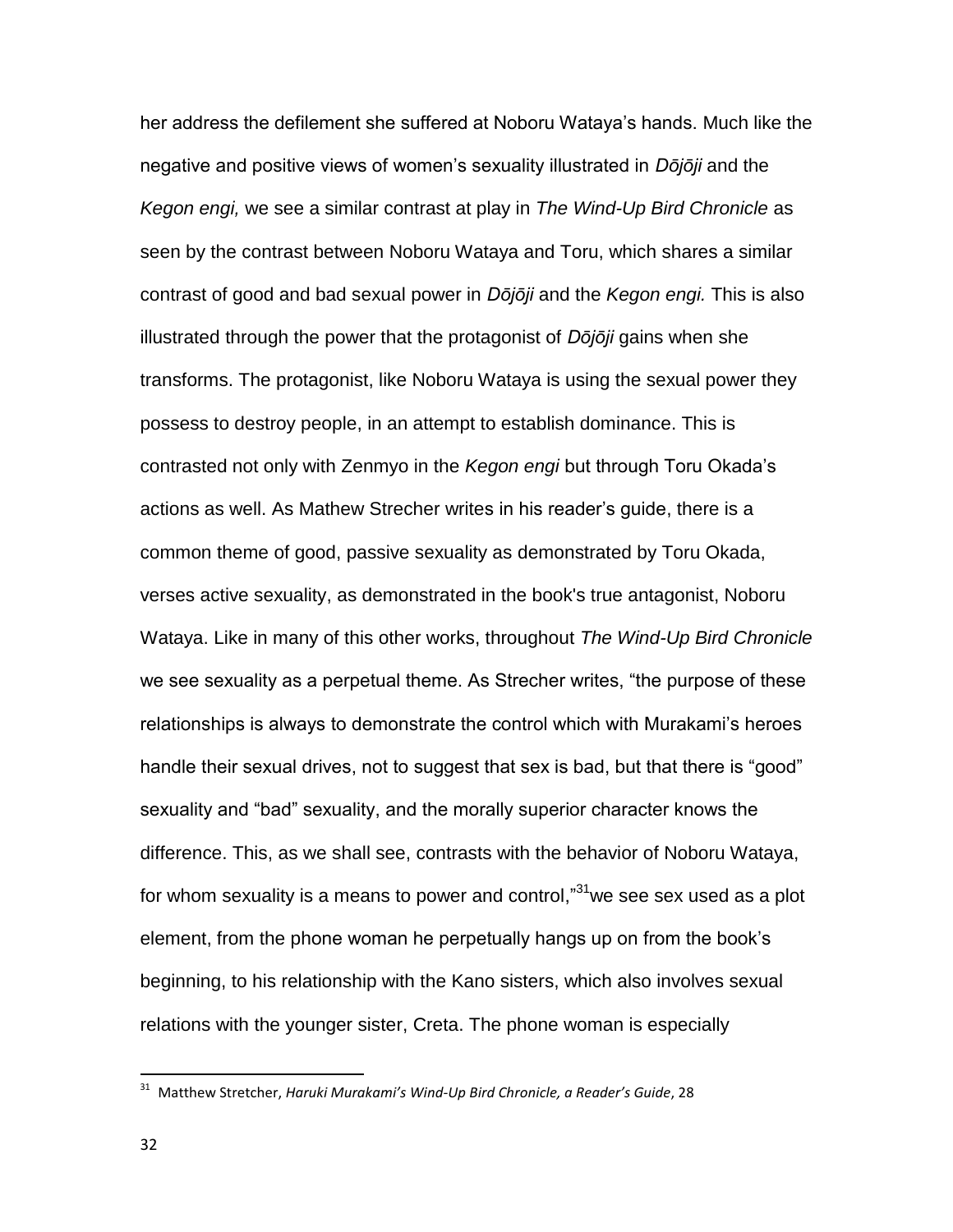interesting considering her ultimate role in the story

Early on we suspect a connection between this woman, pleading for mutual understanding with Toru, and his self-admission that he knows nothing about his wife. In fact, the "telephone" woman *is* Kumiko, but she is not the same woman Toru knows; this Kumiko is sexually charged, driven by uncontrolled (and uncontrollable) passion, It is not possible for Toru to recognize this, however, for this unconscious manifestation of Kumiko expresses her desire in terms so direct that Toru cannot associate them with this self-controlled wife. Thus he misses his early chances to "discover" Kumiko and save his relationship with her $^{32}$ 

It is only after he is willing to face his sexuality is he able to resolve his problems with Kumiko and save is relationship, which serves as the driving force of the novel. As Strecher writes, "The means to achieving this end will be the final showdown between Toru and Noboru and the quest for Kumiko/Noboru will thus conclude in a deadly battle between basic elements- good and evil- that is grounded in violence and sexuality, forcing Toru to decide how far he is willing to go in order to rescue Kumiko from the bonds that hold her."<sup>33</sup> This idea of loss of self-control is something that we see in *Dōjōji* and the *Kegon engi*. It is only after his characters lose themselves are they able to find themselves again. As we see in *Dōjōji* and the *Kegon engi*, there is a similar portrayal of good versus bad sexuality, bad sexuality being the out of the control woman chasing down the monk in *Dōjōji*, and good sexuality being the application of this attraction to help the monk. In both stories we see a close relationship between sex and power. In both *The Wind-Up Bird Chronicle* and these two stories we see this relationship played out. In both *Dōjōji* and the *Kegon engi* these women gain power through

<sup>32</sup> Matthew Stretcher, *Haruki Murakami's Wind-Up Bird Chronicle, a Reader's Guide*, 29

<sup>33</sup> Matthew Stretcher, *Haruki Murakami's Wind-Up Bird Chronicle, a Reader's Guide*, 32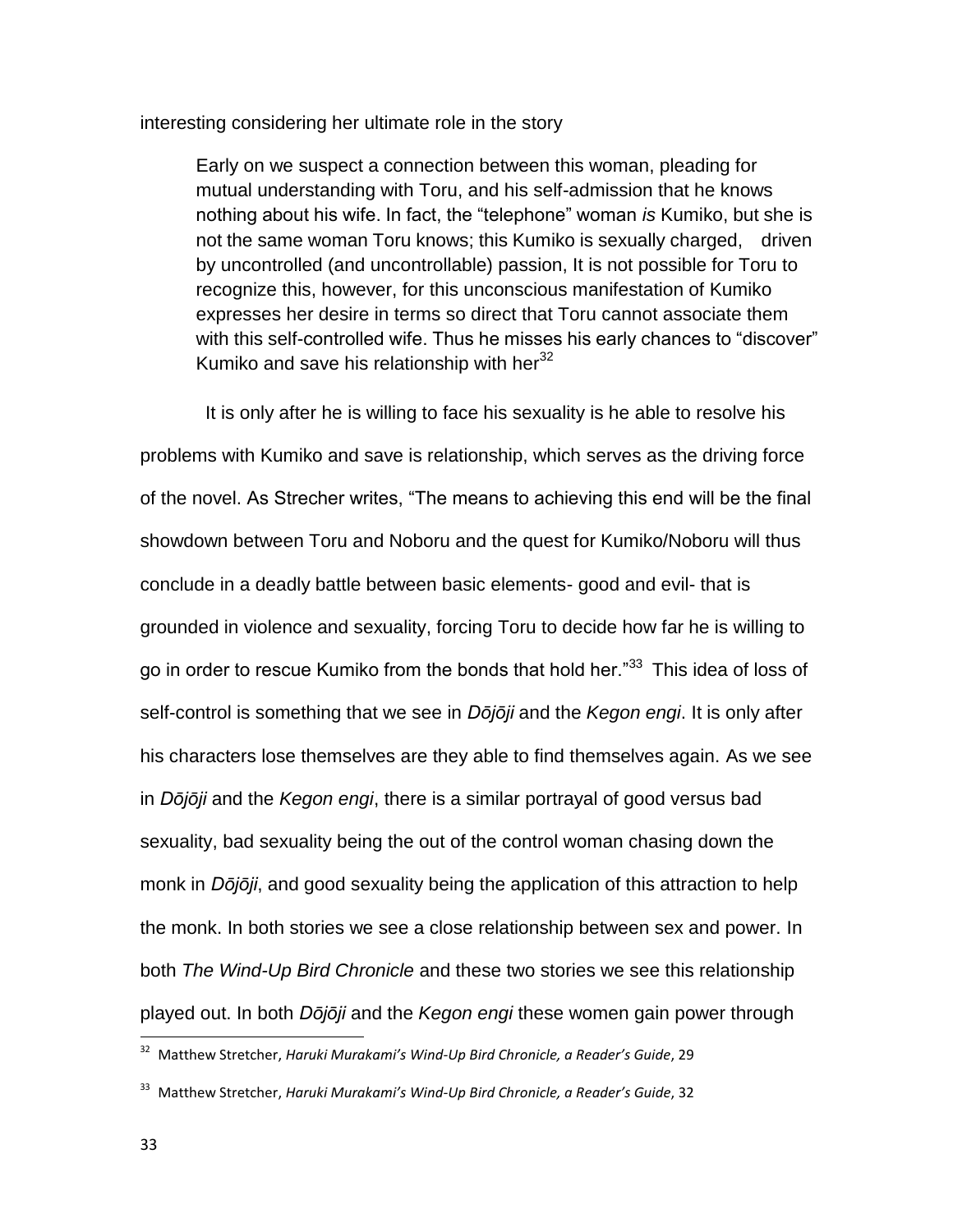their sexuality, much how like Noboru Wataya gets his power.

As mentioned, there is a shared significance of active and passive sexuality in both stories. The active sexuality of the protagonist of *Dōjōji* versus the passive monk is in many ways similar to Noboru's active sexuality compared to Toru's passive sexuality. Creta views Toru's sexuality as an antidote to the defilement she suffered at Noboru Wataya's hands. Similarly Zenmyo's transformation is viewed in contrast to the protagonist of *Dōjōji*, one that is "good" and "bad." There is a similar contrast between Noboru Wataya and Toru Okada.

These similarities extend to the physical manifestation of this breach on both protagonists. As mentioned, Toru Okada develops as black mark, which while less drastic than the actual physical transformation of the protagonist in *Dōjōji*; both changes are rooted in a similar transformation. In *The Wind-Up Bird Chronicle*, the mark appears after he visits the strange hotel land and comes across real danger, in the form of a shadowy figure with a knife. Despite this, he still has a strange experience with the telephone woman.

I felt the woman's tongue coming into my mouth. Warm and soft, it probed every crevice and it wound around my own tongue. The heavy smell of flowers stroked the walls of my lungs. Down in my loins, I felt a dull need to come. Clamping my eyes closed, I fought it. A moment later, I felt a kind of intense heat on my right cheek. It was an odd sensation. I felt no pain, only the awareness that there was heat there. I couldn't tell whether the heat was coming from the outside or boiling up inside me<sup>34</sup>

Here we see how sexual attraction is a key aspect to this physical transformation. In the case of *The Wind-Up Bird Chronicle*, we see this between Toru's attraction to the "hotel woman" and the appearance of the black mark on

<sup>34</sup> Haruki Murakami, *The Wind-Up Bird Chronicle*, 249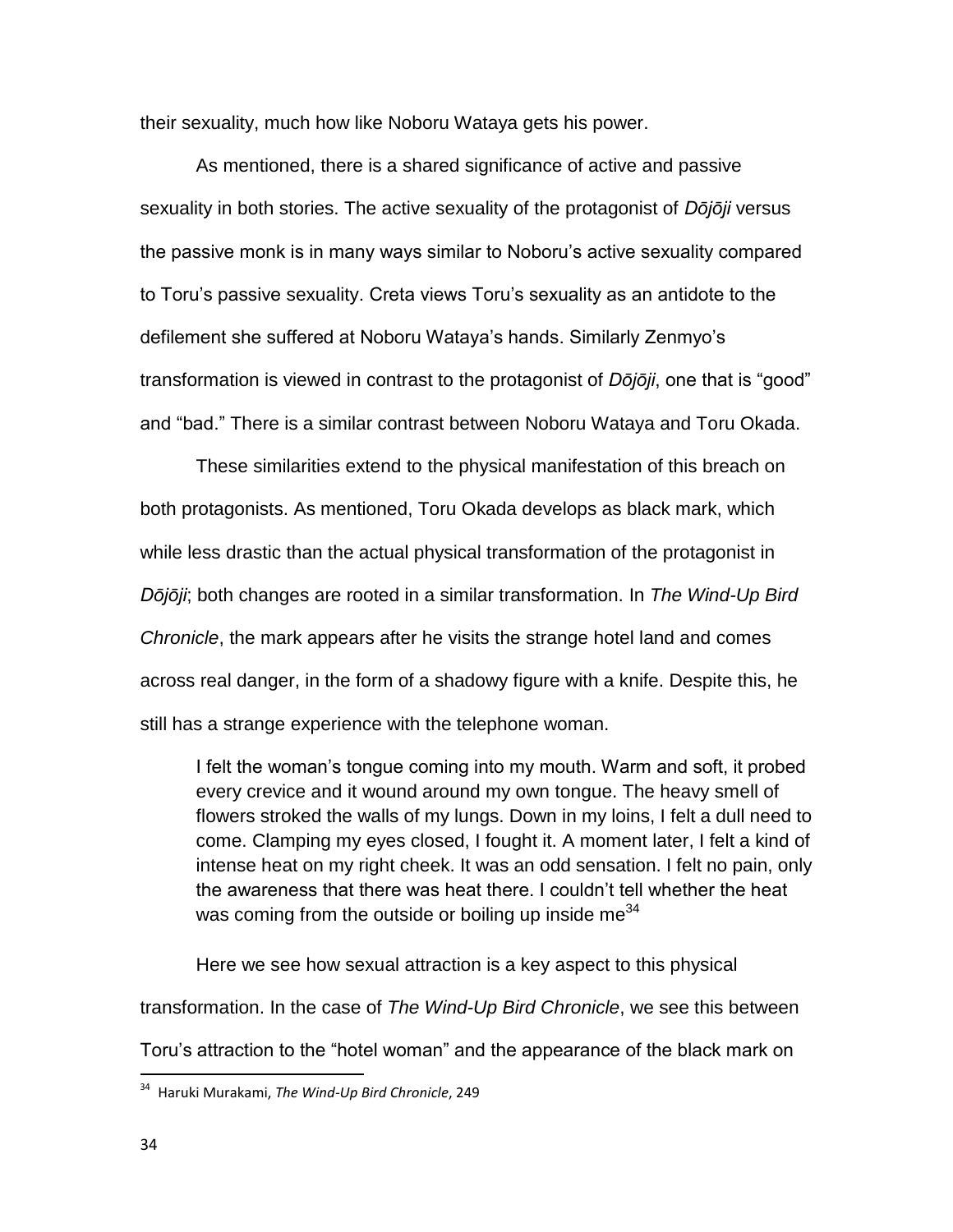his cheek, a key aspect to his eventual success. The role of the physical manifestation of the internal is something that plays a major role in Murakami's concept of self. This is reflected in *Dōjōji* and the *Kegon engi* who's transformations share a similar physical form, in this case, much more drastic than a mark on the cheek. As we see in both stories, the physical form does play an important role in unlocking this sexual power they possess. This is especially true of the mark on Toru's cheek. As Strecher writes,

There is much more to the mark… It signifies yet another kind of joining, through which the "telephone woman" has placed *something* inside of him. The mark is a new, embryonic consciousness, one that will live and grow in his cheek until it is "born" coincident with the completion of his quest. In short, the mark may be read as yet another manifestation of Kumiko herself, providing a living, real-world link to the unconscious realm in which she lies trapped. Like other such manifestations, it will disappear only when it is no longer needed, the point where Toru defeats his enemy.  $35$ 

Like with the transformation in *Dōjōji*, we see how the real world manifestation of this struggle plays an important role in the narrative.

Both stories present the same concept of the division of self. There is the self we know and can control, and the inner, unknown self. This self can be permanently marred when disrupted but this disruption is an important part of achieving enlightenment. Not only are these narratives similar, but they also serve as inversions of each other. In both *Dōjōji* and the *Kegon engi*, we see narratives of women transforming in attempt to actively pursue more passive men, in what ultimately serves as an attempt to save their selves and achieve enlightenment. Conversely, *The Wind-Up Bird Chronicle* we see one passive man's pursuit of

<sup>35</sup> Matthew Stretcher, *Haruki Murakami's The Wind-Up Bird Chronicle, A Reader's Guide*, 31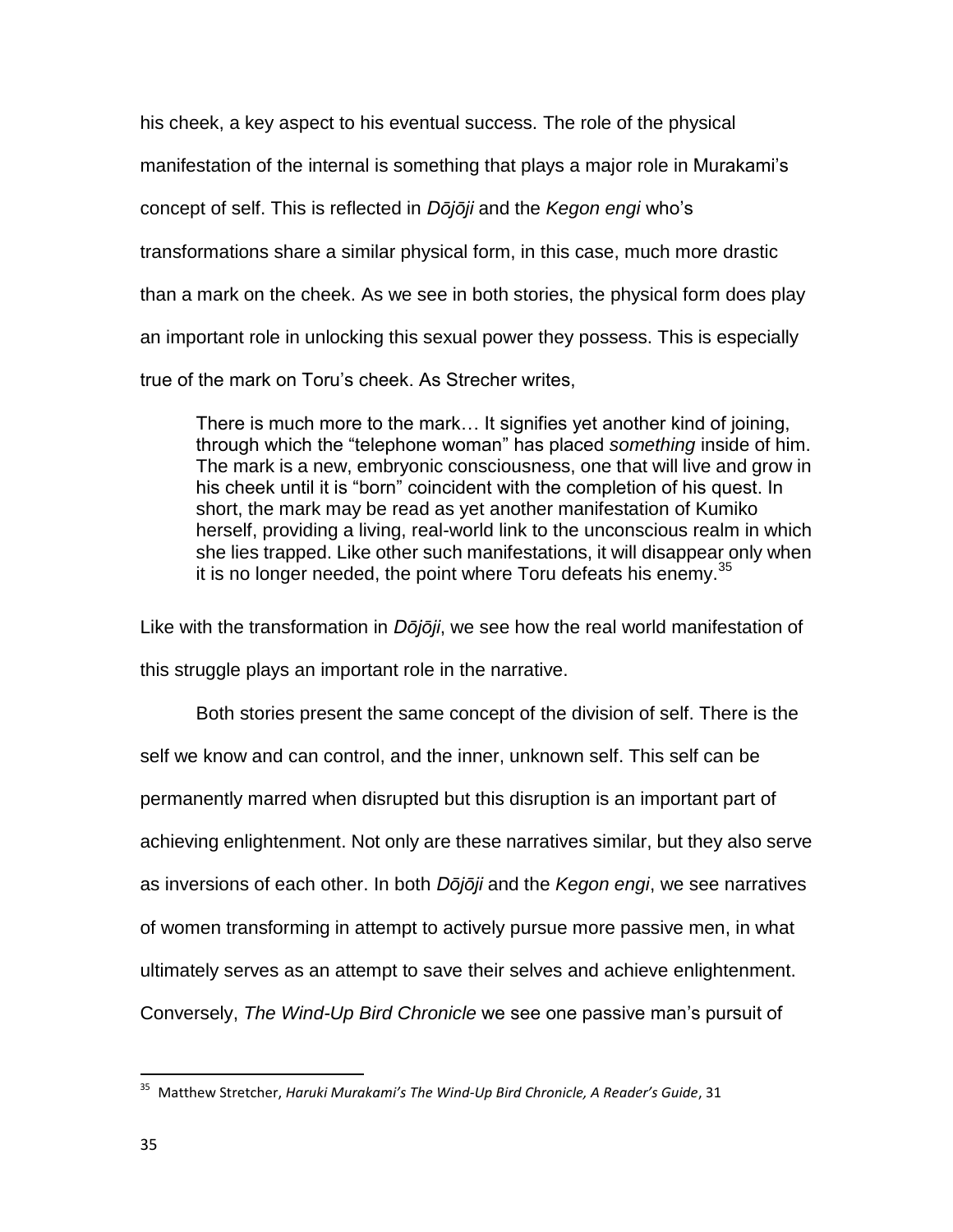one woman who has transformed and like the monk, finds himself also changed.

Although there are many of these more superficial similarities between these narratives of female transformation, deeper connections exist. Although psychoanalysts look at this transformation as it applies to misogyny in a Buddhist context, Murakami's dual self could also be seen at play. In both the *Kegon engi Emaki* and *Dōjōji* we see these women undergo transformations tied to them discovering this part of the self that they weren't previously aware of, in both cases it was awakened by rejection of a male monk and transforming that pain and hurt into physical transformation. Although this invoked a very negative reaction and result in *Dōjōji,* in the *Kegon engi* Zenmyo undergoes a Buddhist spiritual awakening. Both Zenmyo and the protagonist of *Dōjōji* in an attempt to explore and reconcile this new self undergo literal transformations, much in the way that Murakami's protagonists enter a new world as part of their own self exploration and reconciliation. In fact, much like Kumiko's need to kill Noboru Wataya in order to regain her self, the protagonist of *Dōjōji* has the need to kill the monk who spurned her, thus triggering the same self discord that Noboru Wataya inflicted on Kumiko. And much like the characters in Murakami's books, the journey is a necessary part to becoming a whole person, in the context of Buddhism that is getting closer to enlightenment, in Murakami's work it is gaining a deeper understanding of oneself.

# <span id="page-35-0"></span>**Conclusion**

As we see throughout *Dōjōji*, the *Kegon engi Emaki* and *The Wind-Up Bird* 

36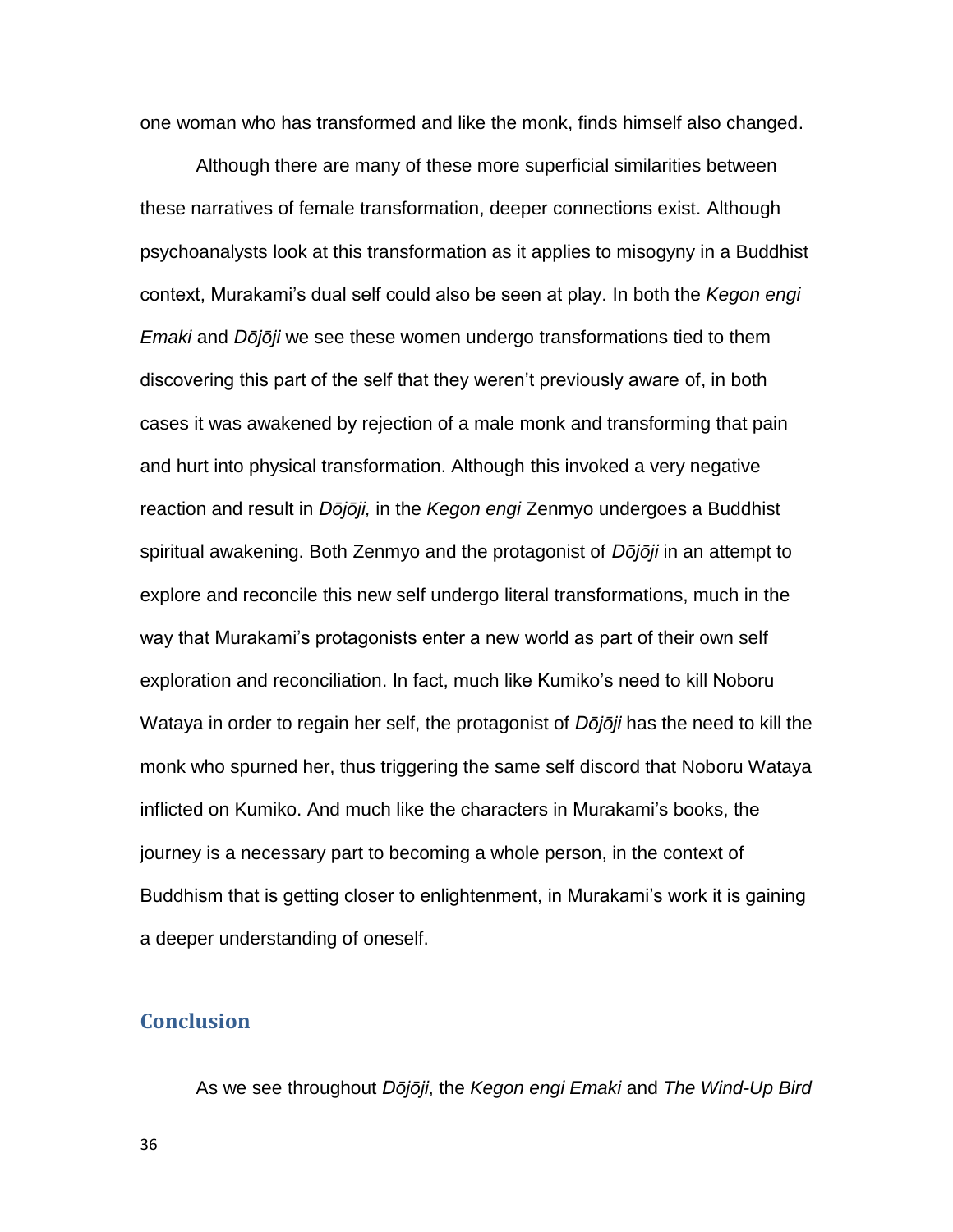*Chronicle* there are shared themes around sexuality and desire and its role in transformation. It also addresses the power struggle at play between transformation and sexuality. In both cases we see the power gained from unleashing the sexual self, as well "good" versus "bad" depictions of that power. In *The Wind-Up Bird Chronicle* this is illustrated through the contrast between Noboru Wayata and Toru much like the contrast between between the protagonist of *Dōjōji*'s acts of destruction and Zenmyo's calls to the Buddhas and Bodhisattvas. This power dynamic is illustrated in *Dōjōji* through its protagonist, a woman overcoming a monk, who within a Buddhist context has more power. This power dynamic is reversed when she uses this sexual power, what is originally seen as a hindrance to enlightenment in order to overcome the monk. Similarly we see Noboru Wataya and Toru Okada's dynamic shift as Toru gains a better understanding of his sexuality. When articles are written about *Dōjōji* and its protagonist's transformation they often focus on the role that transformation plays from a psychoanalytical perspective. Despite this there are other ways of looking at the transformation. One way of looking at the transformation of the protagonist in *Dōjōji* is in terms of its resemblance to Murakami's concept of spilt self. Both of these stories, at their core, are about these characters' loss of identity, and the need to reconcile this by embarking on a journey. In *Dōjōji* this is triggered by the monk's rejection of the protagonist, and from there we her transformation, in an attempt to reconcile this she chases down the monk and kills him. Similarly, Zenmyo, after being ignored by the monk she swore to protect, invokes the Buddhas to help her transform this sexual power into a dragon, thus reconciling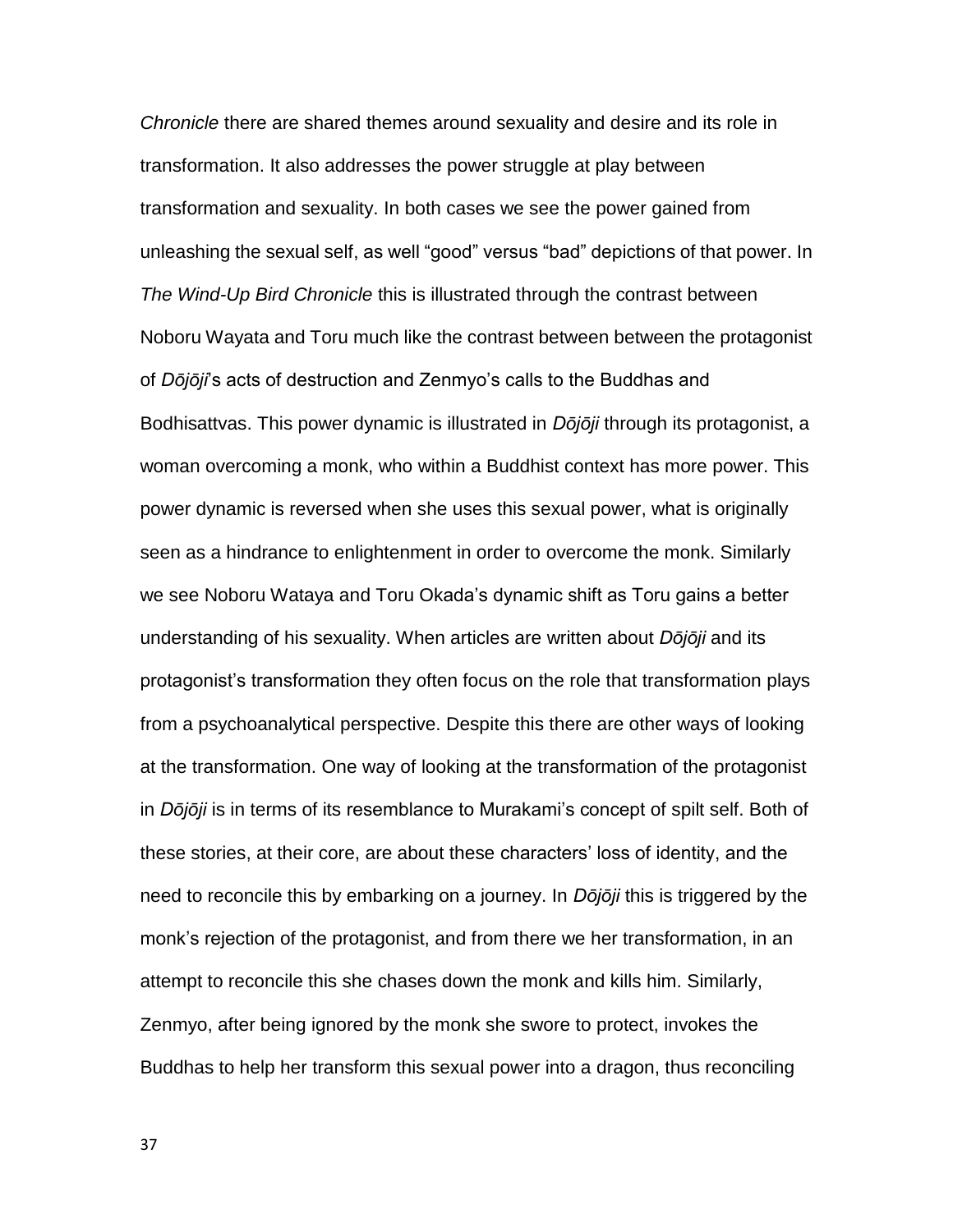her feelings for the monk. In *The Wind-Up Bird Chronicle* that loss may be literal removal of a part of the self, but it does share similarities with the extreme loss of control that occurs in *Dōjōji*.

Although there are differences, both narratives are about some form of greater understanding. At the end of *The Wind-Up Bird Chronicle* Murakami's characters don't go back to their old lives as if nothing happened, they move on, with a better understanding of themselves. Similarly, in both *Dōjōji* and the *Kegon engi* these women achieved a place in Buddhism that they wouldn't traditionally possess. In *Dōjōji* this is through the protagonist's literal enlightenment. In the *Kegon engi* we see her aiding a monk. In both cases the gained something they wouldn't have been able to obtain had they not underwent these transformations. Both stories are about struggling with identity, but they go about it in different ways. Murakami is looking to create universal concept of the self, and resolving human struggles with identity. *Dōjōji* and the *Kegon engi* engage in a similar exploration of identity as it applies to women's place in Buddhist discourse. Because women are believed to be unable to achieve enlightenment due to their physical limitations, women struggled to find a place within Buddhism. These physical transformations are one way of addressing this.

When authors such as Susan Klein and Monika Dix write about stories of female transformation such as *Dōjōji* and the *Kegon engi Emaki* they often take a psychoanalytical approach, this is because psychoanalytical approaches were seen as a way of looking at these stories from a more universal and feminist perspective. Although this approach has its uses when looking at these narratives

38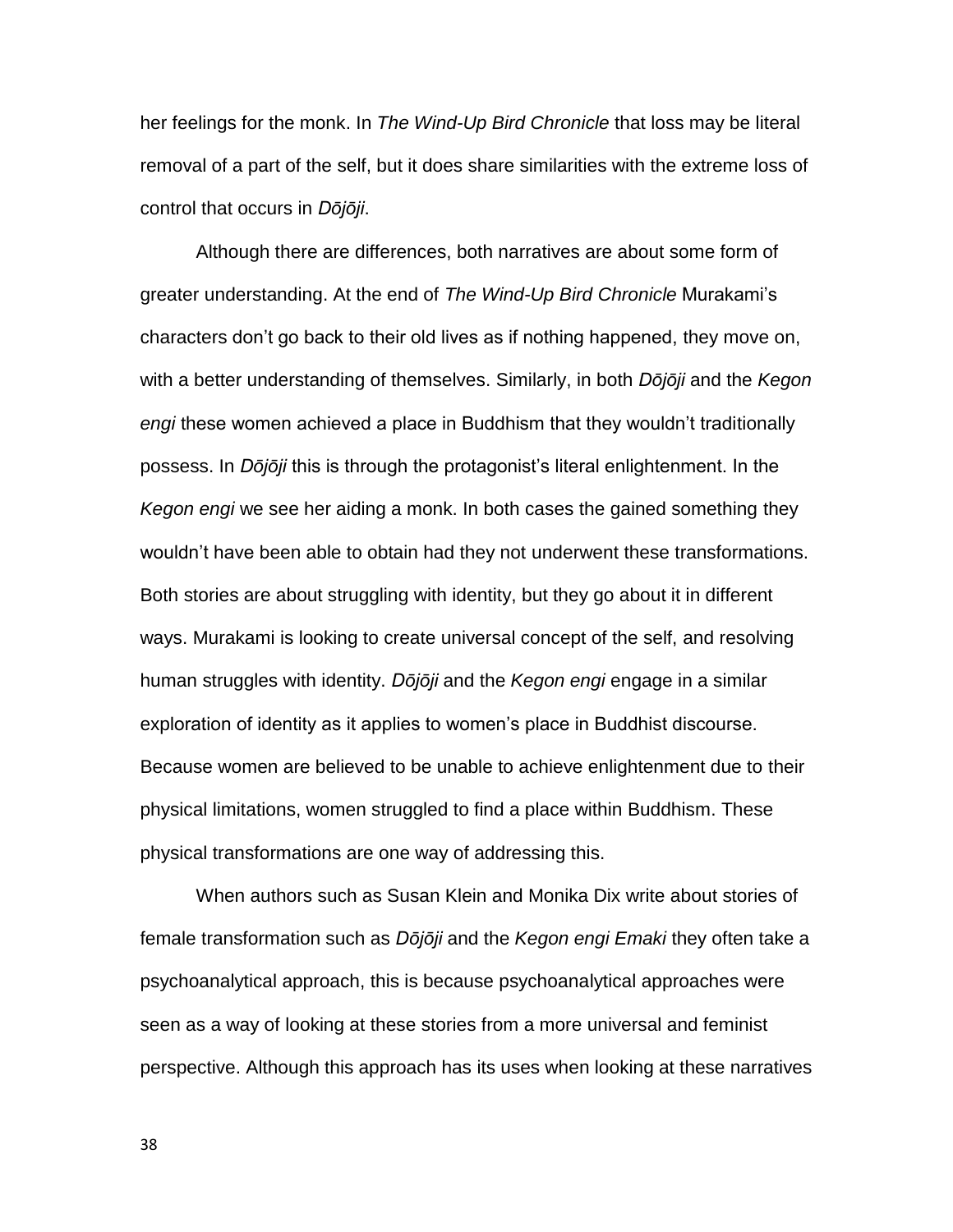of female transformation, it has become one of the major ways stories such as *Dōjōji* and the *Kegon engi Emaki* are viewed. Despite the popularity of this psychoanalytical approach, there are other ways of looking at female transformation. Although seemingly different narratives, the two sided self as depicted in Murakami's *The Wind-Up Bird Chronicle* shares a similar portrayal of self in *Dōjōji*. Many of these differences are rooted in the fact that *Dōjōji* was written in order to answer questions of Buddhist salvation whereas Murakami was writing to express something deeper about how we as people perceive identity. Both stories end with a sort of reconciliation of these selves, *Dōjōji* by enlightenment and the various characters of *The Wind-Up Bird Chronicle* by recovering their lost sense of self.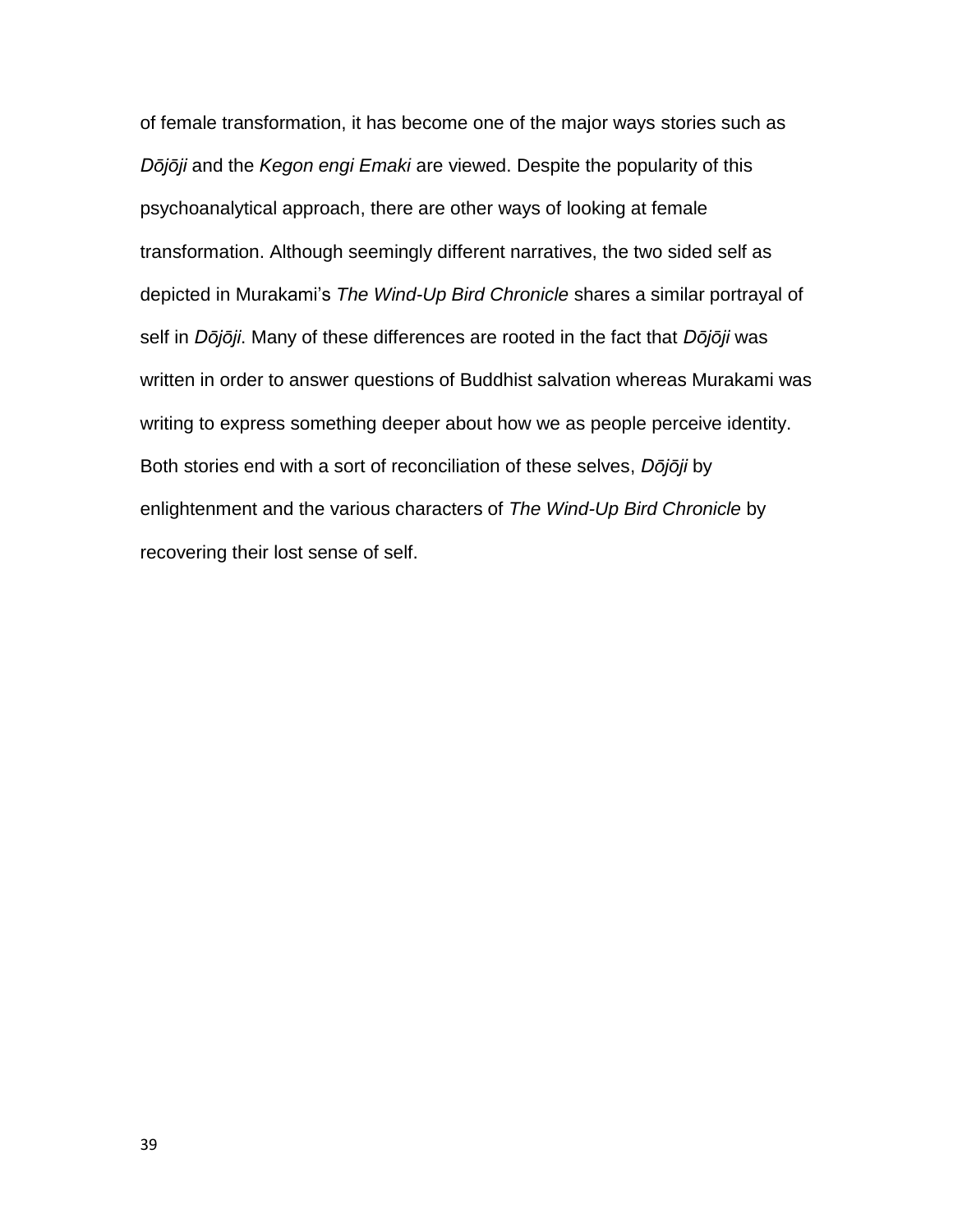# Bibliography

Chodorow, Nancy. *Feminism and psychoanalytic theory*.(New Haven: Yale University Press, 1989).

Copeland, Rebecca. "Mythical Bad Girls: The Corpse, the Crone and the Snake" Chapter 1 In *Bad girls of Japan* etd Miller, Laura, and Jan Bardsley. (Houndmills, Balsingstoke, Hampshire: Palgrave Macmillan, 2005), 17-31

Dix, Monika. "Saint or Serpent? Engendering the Female Body in Medieval Japanese Narratives." in *The body in Asia* etd Turner, Bryan S., and Yangwen Zheng. (New York: Berghahn Books, 2009). 43-58

Enchi, Fumiko. *Masks*. (New York: Knopf. 1983.)

Enchi, Fumiko, and Roger K. Thomas. *A Tale of False Fortunes*. (Honolulu: University of Hawai'i Press, 2000)

Kawai, Hayao. *The Japanese psyche: major motifs in the fairy tales of Japan*. (Dallas: Spring Publications, 1988.)

Klein, Susan Blakeley.. When the Moon Strikes the Bell: Desire and Enlightenment in the Noh Play Dōjōji . *Journal of Japanese Studies.* 17 (1991) 291-322.

Kondo, Dorinne K. *Crafting selves: Power, gender, and discourses of identity in a Japanese workplace*. (Chicago: University of Chicago Press, 1990.)

Kristeva, Julia. *Melanie Klein*. (New York: Columbia University Press, 2001) Murakami, Fuminobu. *Postmodern Feminist And Postcolonial Currents In Contemporary Japanese Culture a Reading Of Murakami Haruki, Yoshimoto Banana, Yoshimoto Takaaki And Karatani Kojin*. (Hoboken: Taylor & Francis Ltd. 2005)

Murakami, Haruki. *Nejimaki-dori kuronikuru*. (Tōkyō: Shinchōsha. 1994) Murakami, Haruki. *The Wind-Up Bird Chronicle*. Translated by Jay Rubin (New York: Alfred A. Knopf. 1997)

Rubin, Jay. "The Other World of Murakami Haruki." *Japan quarterly* 39, no. 4 (1992): 490-501.

Rubin, Jay. *Haruki Murakami and the music of words*. (London: Harvill Press 2002.)

Seats, Michael. *Murakami Haruki: the simulacrum in contemporary Japanese culture*. Rowman & Littlefield, 2009

Sharma, Arvind. *Religion and women*. (Albany: State University of New York Press, 1994)

Strecher, Matthew. *Dances with sheep: the quest for identity in the fiction of Murakami Haruki*. (Ann Arbor, Center for Japanese Studies/University of Michigan, 2002.)

Strecher, Matthew.. *Haruki Murakami's The wind-up bird chronicle: a reader's guide*. (New York: Continuum. 2002)

Strecher, Matthew C.. "Magical Realism and the Search for Identity in the Fiction of Murakami Haruki". *Journal of Japanese Studies.* 25 (1999) 263-298.

Storey, Donna Geroge. "Speaking the Unspeakable: Images of madwomen in the works of Furui Yoshikichi, Murakami Haruki, and Yamamoto Michiko." *ProQuest Dissertations and Theses;* 1993;